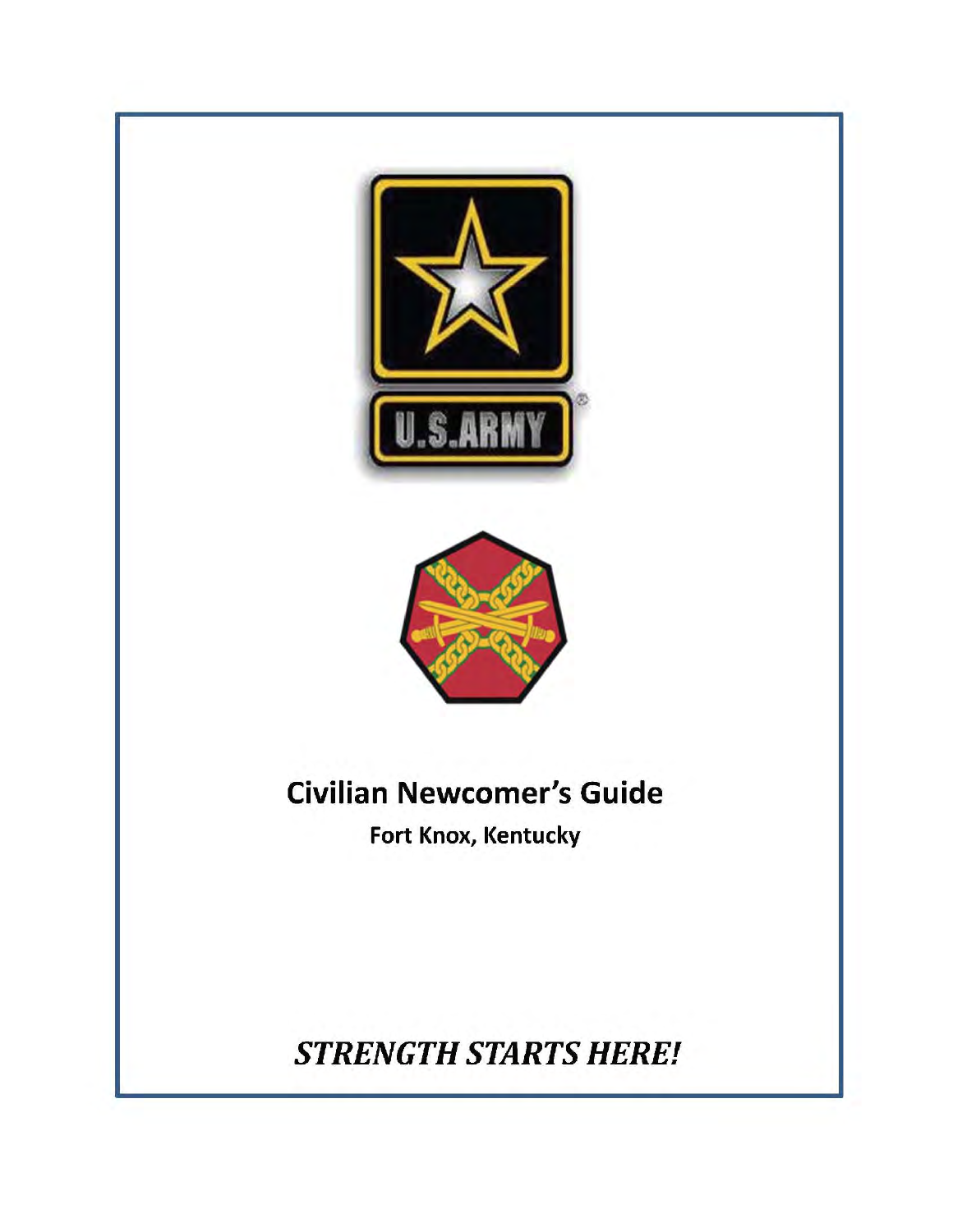## **Table of Contents**

<span id="page-1-0"></span>Information found within this handbook is listed below by topic and page number, and can be easily accessed by clicking the associated hyperlinks. Feel free to read it in any order to meet your needs. If you have questions regarding any of the information, discuss them with your supervisor.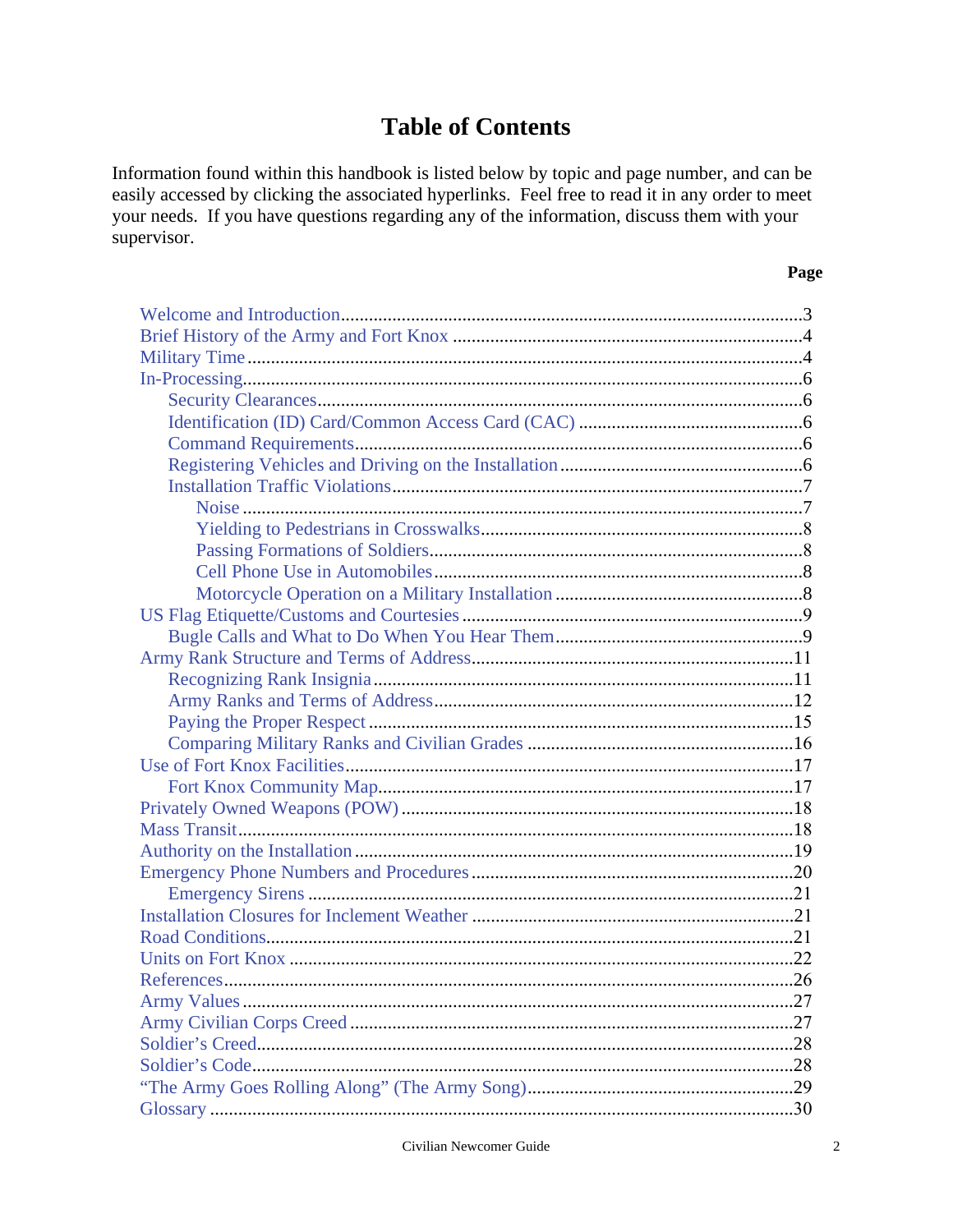<span id="page-2-0"></span>

## **Welcome and Introduction**

Welcome to Fort Knox, a multi-functional U.S. Army installation. Located just 35 miles from Louisville, Fort Knox encompasses 109,000 acres in three Kentucky counties. Fort Knox has a daytime population of over 40,000 Soldiers, family members and civilian employees.

The purpose of this handbook is to acquaint you with working life on an Army Installation in general, and with Fort Knox specifically.

Civilians have been an integral part of the U.S. Army since the Revolutionary War. In 1776 the Board of War and Ordnance was established with the responsibility of equipping and dispatching troops, maintaining personnel records and disbursing funds. Five members of the Continental Congress, several clerks and a paid secretary – Richard Peters, the first Army Civilian – comprised the Board. Subsequently, the Continental Army hired Civilians for driving, crafts, carpentry, and laborer jobs.

Today, Civilians have skills that are crucial to the support of military operations and provide a full complement to the military's occupational specialties.

Units and activities at Fort Knox are responsible for the career management of all Soldiers, from swearing in to their departing service. Its units include U.S. Army Accessions Command (scheduled for inactivation in 2012), U.S. Army Human Resources Command (HRC), U.S. Army Recruiting Command (USAREC) and U.S. Army Cadet Command (USACC). Fort Knox units are considered "Partners in Excellence," and they are included in the "Fort Knox Units" section of this handbook.

Whether you are a Department of the Army Civilian employee, government contractor, or other civilian employee working on Fort Knox, your efforts and contributions are critical to the mission success of Fort Knox. Civilian employees serve a vital role in supporting the Army mission. You provide the skills that are not readily available in the military, but crucial to the support of military operations. The Army integrates the talents and skills of its military and civilian members to form a Total Army.

While you have the skills and attributes necessary for employment, you may not be familiar with the military environment on the installation. This handbook will provide you with some guidelines on the differences between working on the installation and working in a civilian environment. Whether you are just beginning your federal employment or have moved from another federal agency or location, the material presented here will assist you in becoming an integral part of the Fort Knox community.

This handbook is intended only as a guide. For more information on Fort Knox policies, visit the Fort Knox web site at [http://www.knox.army.mil,](http://www.knox.army.mil) discuss questions with your supervisor, or contact the appropriate office on the installation.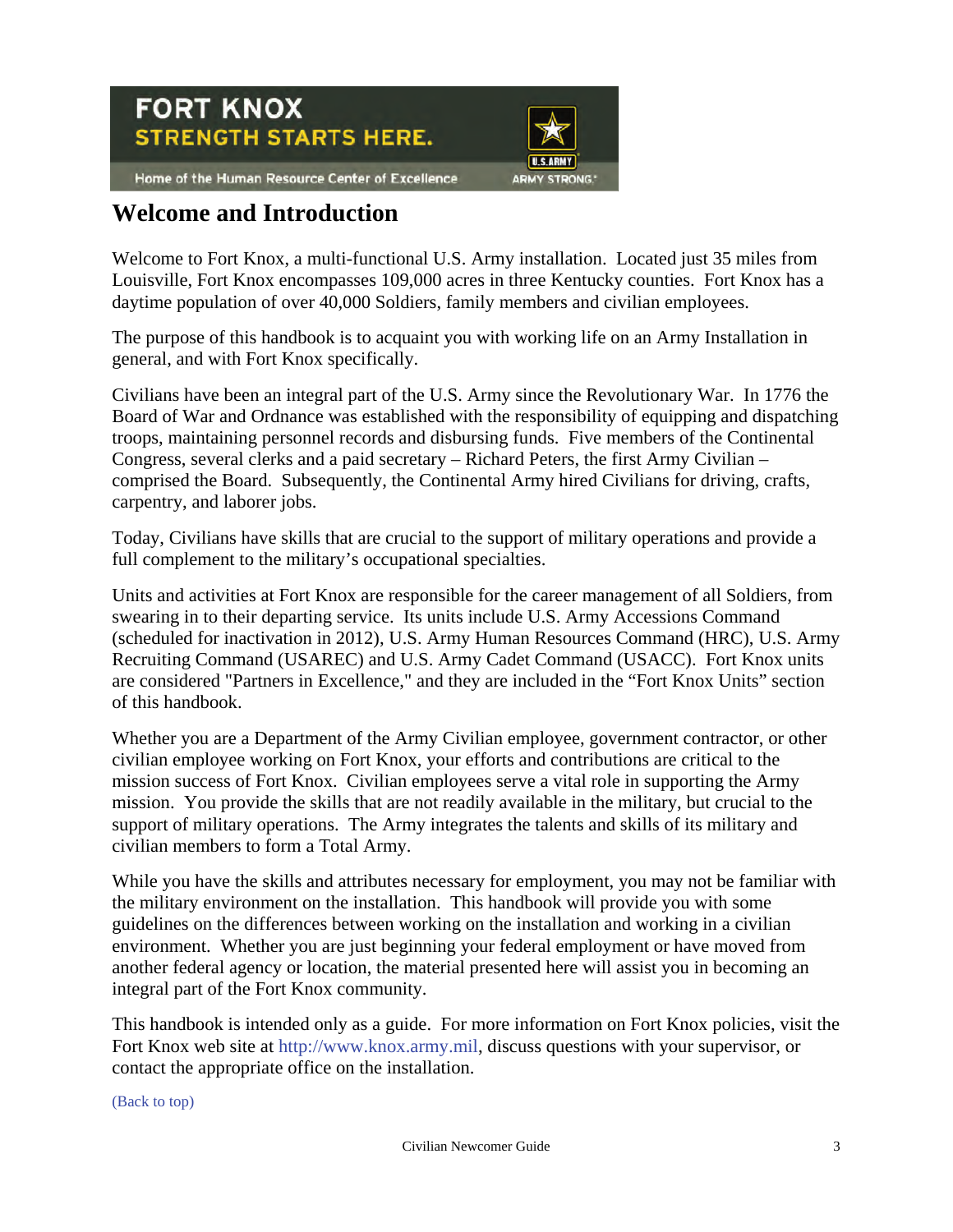<span id="page-3-0"></span>

## **Brief History of the Army and Fort Knox**

The first Continental Congress established the United States Army on 14 June 1775, when delegates voted to raise ten companies of expert riflemen. This number quickly grew as General George Washington enlisted and commanded militiamen in New York and New England. From the beginning and over time, this army's intent was and continues to be to defend American liberty.

Since that time, Soldiers and units of the U.S. Army have served valiantly in every armed conflict in which the United States has been involved, as well in countless humanitarian campaigns. Throughout this history, civilians have played a vital role in supporting Soldiers and the Army.

Fort Knox began as Camp Knox in 1918, when the U.S Government leased approximately 40,000 acres for artillery training. The surrounding area had served as a training area for Cavalry units prior to that. The post is named to honor Henry Knox, Chief of Artillery of the Continental Army during the Revolutionary War and the first Secretary of War for the United States. In 1931, a small force of the mechanized cavalry was assigned to Camp Knox to use it as a training site. The camp was turned into a permanent garrison in January 1932 and renamed Fort Knox. The 1st Cavalry Regiment arrived later in the month to become the 1st Cavalry Regiment (Mechanized). Fort Knox was the home of the Army's Armor and Cavalry training and doctrine from then until 2011, when BRAC 2005 caused the U.S. Army Armor Center and School to join the Infantry Center and School at Fort Benning, Georgia to form the Maneuver Center of Excellence.

<span id="page-3-1"></span>Fort Knox continues its proud tradition of service in defense of the nation. Its 109,000 acres house HRC, USACC, USAREC, and additional units and serve as training area for numerous Active and Reserve Component units.

[\(Back to top\)](#page-1-0)



All US armed forces use a 24-hour clock, rather than the traditional American 12-hour AM/PM system. Although the 24-hour system is really quite simple, many people have trouble adjusting to its use. This section provides some simple rules for use of the 24-hour system.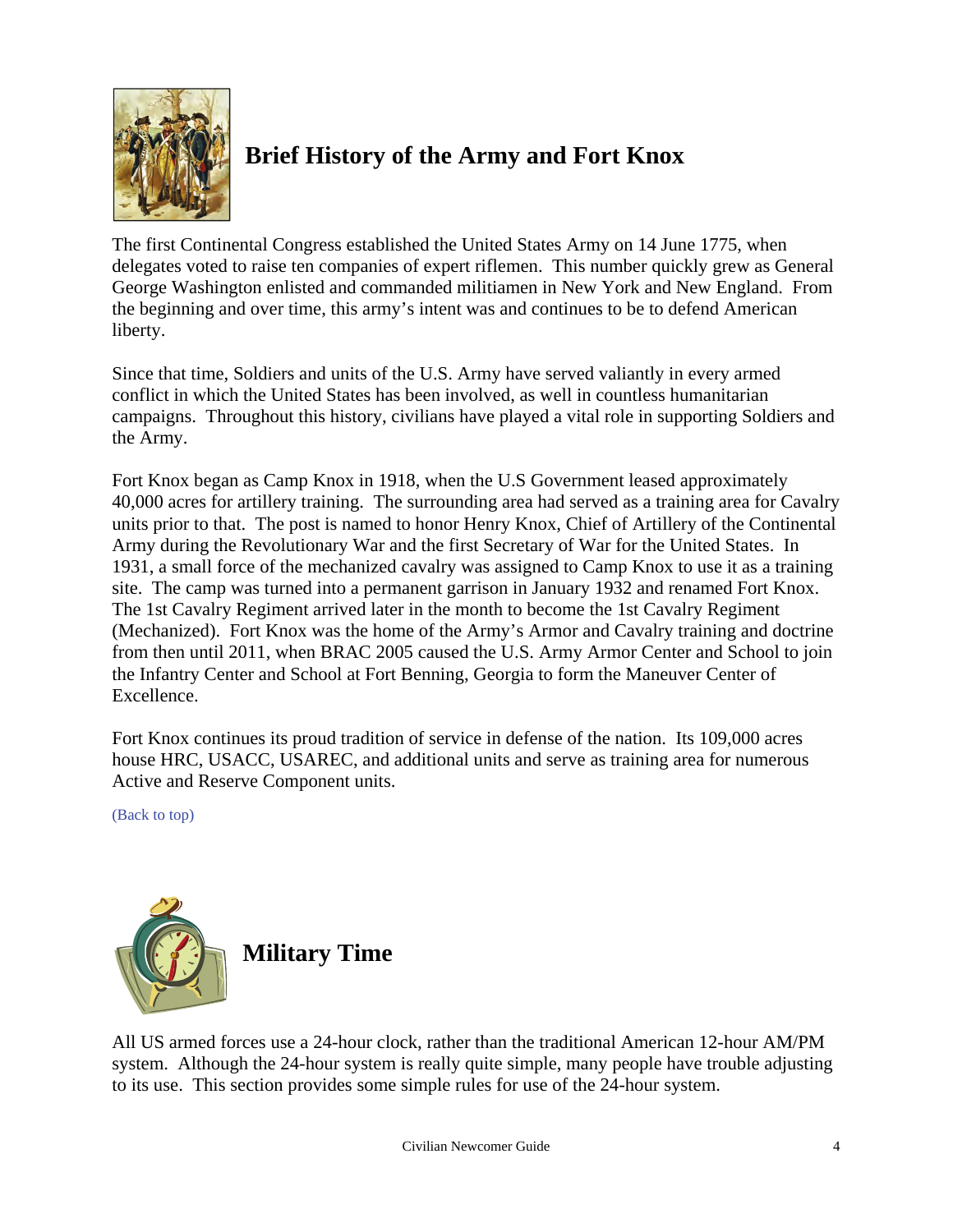Using the 24-hour clock, you tell time by using the numbers 1 to 24 for the 24 hours in a day. A day begins at one minute after midnight and ends at midnight the same day. For example, you write eight minutes after midnight (12:08 AM) in military time as "0008." Thirty-three minutes after two o'clock in the afternoon (2:33 PM) is "1433." Sometimes, we say or write the word "hours" after the time, such as "0830 hours." If a letter follows the time, it designates the time zone, based on Greenwich Mean Time (GMT), which is Zulu (Z) time. Fort Knox is in Romeo (R) time.



**Military/Civilian clock** 

| <b>CIVILIAN TIME</b> | <b>MILITARY TIME</b>  | <b>CIVILIAN TIME</b>   | <b>MILITARY TIME</b>        |
|----------------------|-----------------------|------------------------|-----------------------------|
| 12:01 AM             | 0001                  | 5:00 PM                | 1700<br>(Seventeen hundred) |
| $5:00$ AM            | 0500                  | 10:00 PM               | 2200                        |
| 10:00 AM             | 1000<br>(Ten hundred) | 11:30 PM               | 2330                        |
| 12:00 PM<br>(Noon)   | 1200                  | 12:00 AM<br>(Midnight) | 0000                        |

**Examples of Civilian/Military time conversion.**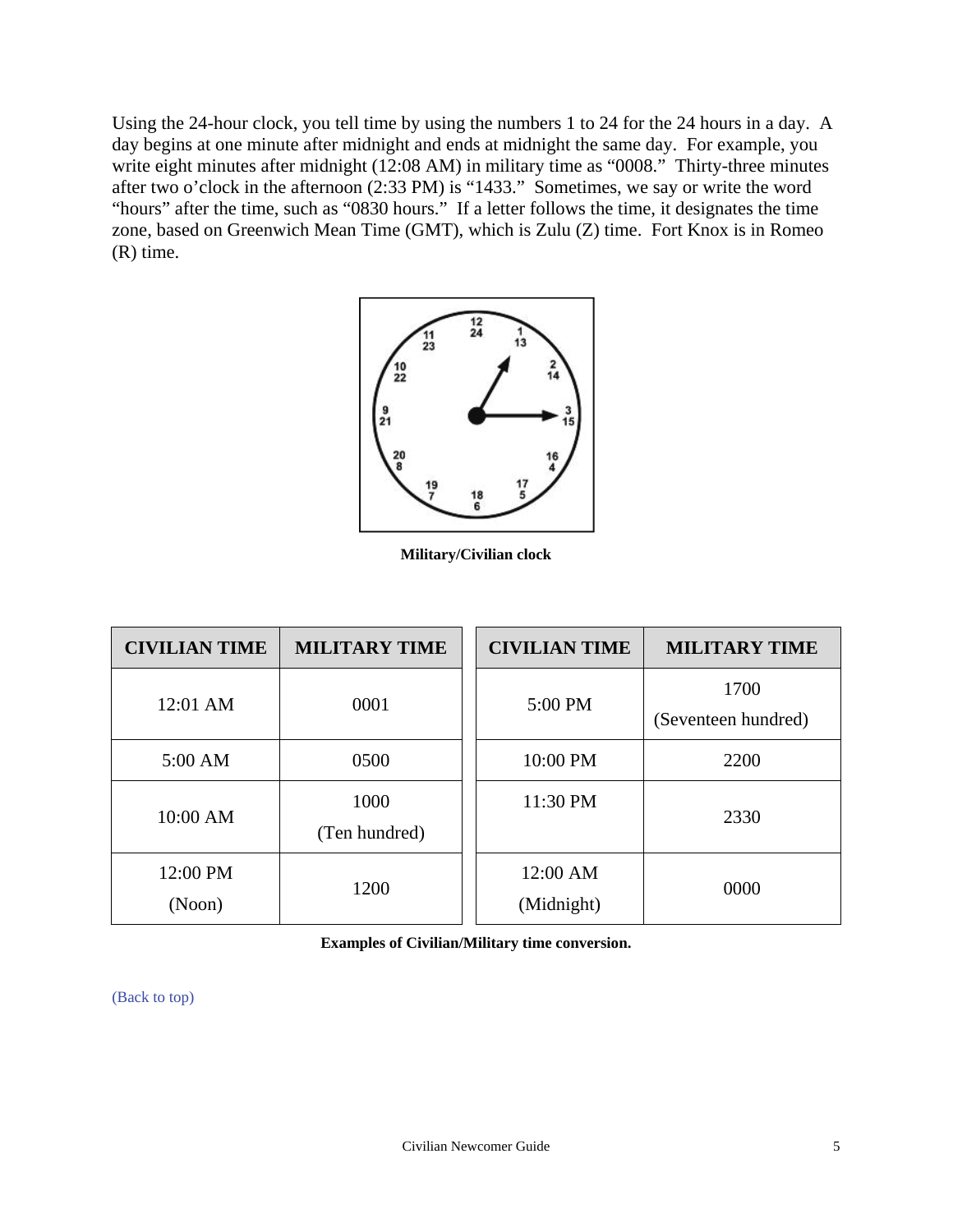<span id="page-5-1"></span><span id="page-5-0"></span>

## **Security Clearances**

Depending on your organization and position, you may need a security clearance completed prior to you beginning work. Check with your supervisor or organizational security officer to ensure you have met all security clearance requirements. If your position does require a clearance, someone within the organization will brief you on proper procedures for handling classified information.

[\(Back to top\)](#page-1-0)

## <span id="page-5-2"></span>**Identification (ID) Card/Common Access Card (CAC)**

Working on Fort Knox or any military installation requires proper identification. Usually, that ID is a CAC. You will receive instructions and necessary forms for obtaining your CAC during in-processing through CPAC or in your unit/activity. The ID Card/CAC Office is located in One-Stop cybuilding 1384. You will need to have an Army Knowledge Online (AKO) account established prior to getting your CAC.

NOTE: All personnel over 21 years of age must provide two forms of ID, one of which must include the individual's birth date, when applying for a CAC or ID card. For accepted forms of ID, see the web site: [http://www.knox.army.mil/garrison/dhr/ag/mpd/psb/id\\_deers.asp](http://www.knox.army.mil/garrison/dhr/ag/mpd/psb/id_deers.asp)

This site also lists all required documentation.

For more information on in-processing as a Department of the Army Civilian employee, see CPAC's in-processing briefing at: [http://www.knox.army.mil/partners/cpac/new\\_emp.asp](http://www.knox.army.mil/partners/cpac/new_emp.asp)

[\(Back to top\)](#page-1-0)

## **Command Requirements**

Depending on your command, you may have in-processing tasks other than those mentioned here. Check with your supervisor to ensure you complete all requirements.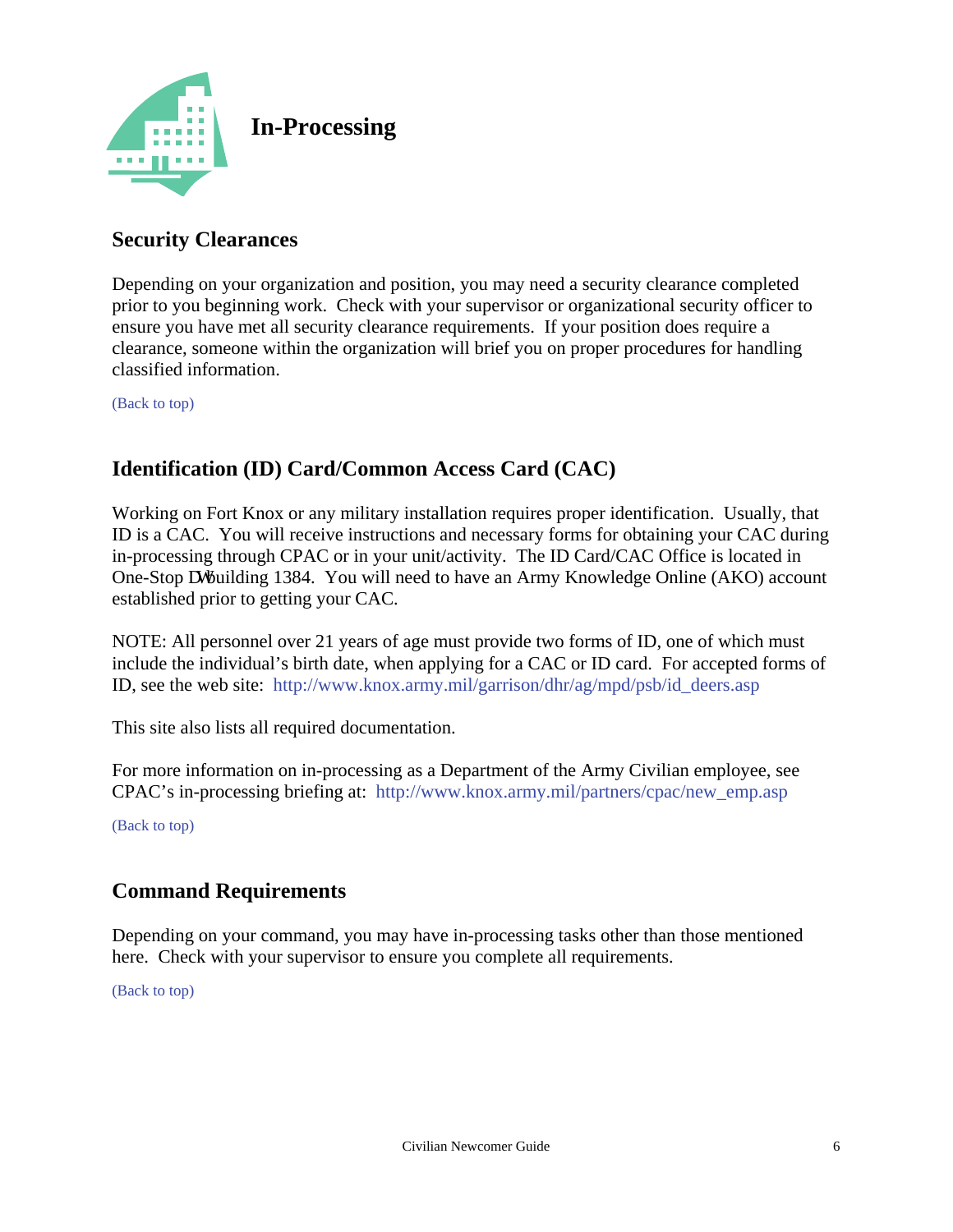## <span id="page-6-0"></span>**Registering Vehicles and Driving on the Installation**

Fort Knox is a closed low compute This means that all vehicles entering through the gates must have passes or a DOD window decal. Your first visit to Fort Knox must include a stop at the Welcome Center mecy f"at Chaffee Gate to obtain a temporary pass. Personnel within the Welcome Center will inform you of proper use of the pass. To receive this pass, you will need these items:

- Valid driver's license.
- Valid government issued picture ID, if no picture on driver's license.
- Valid vehicle registration.
- Proof of insurance on the vehicle.

<span id="page-6-1"></span>If you work on the installation, you will need to register your vehicle(s) on post and obtain a registration decal for your vehicle(s). You may do this at the Welcome Center or at the Vehicle Registration Office in the One-Stop Processing Center in building 1384. To obtain your registration, you will need the items listed above and your CAC's cv'y cuissued during employment LQprocessing, or your military retiree ID, if applicable. Fort Knox Regulation 190-5, available through the Fort Knox web site, governs vehicle operations on  $\dot{y}$  g'low the U<sub>P</sub>.

[\(Back to top\)](#page-1-0)

### **Installation Traffic Violations**

Driving on the installation is slightly different from driving in the surrounding civilian community. While most civilian law enforcement agencies may allow a 10-15 mph margin on speed limits, adherence to speed limits on a military installation is much stricter. Generally, 25 mph means 25 mph – not 35. Obey speed limits, especially in school zones, housing areas, and around troop formations!

Keep in mind that receiving a speeding ticket on  $\dot{\mathbf{y}}$  g' pure the requires you to appear before a federal magistrate, not a local judge. Fines and other consequences of speeding are expensive.

[\(Back to top\)](#page-1-0)

#### **Noise**

Fort Knox prohibits excessive noise from vehicles, regardless of the source. Music, noise, or vibrations emanating from any motor vehicle that is detected from a distance of 10 feet with the window closed and 30 or more feet with the window open is considered excessive.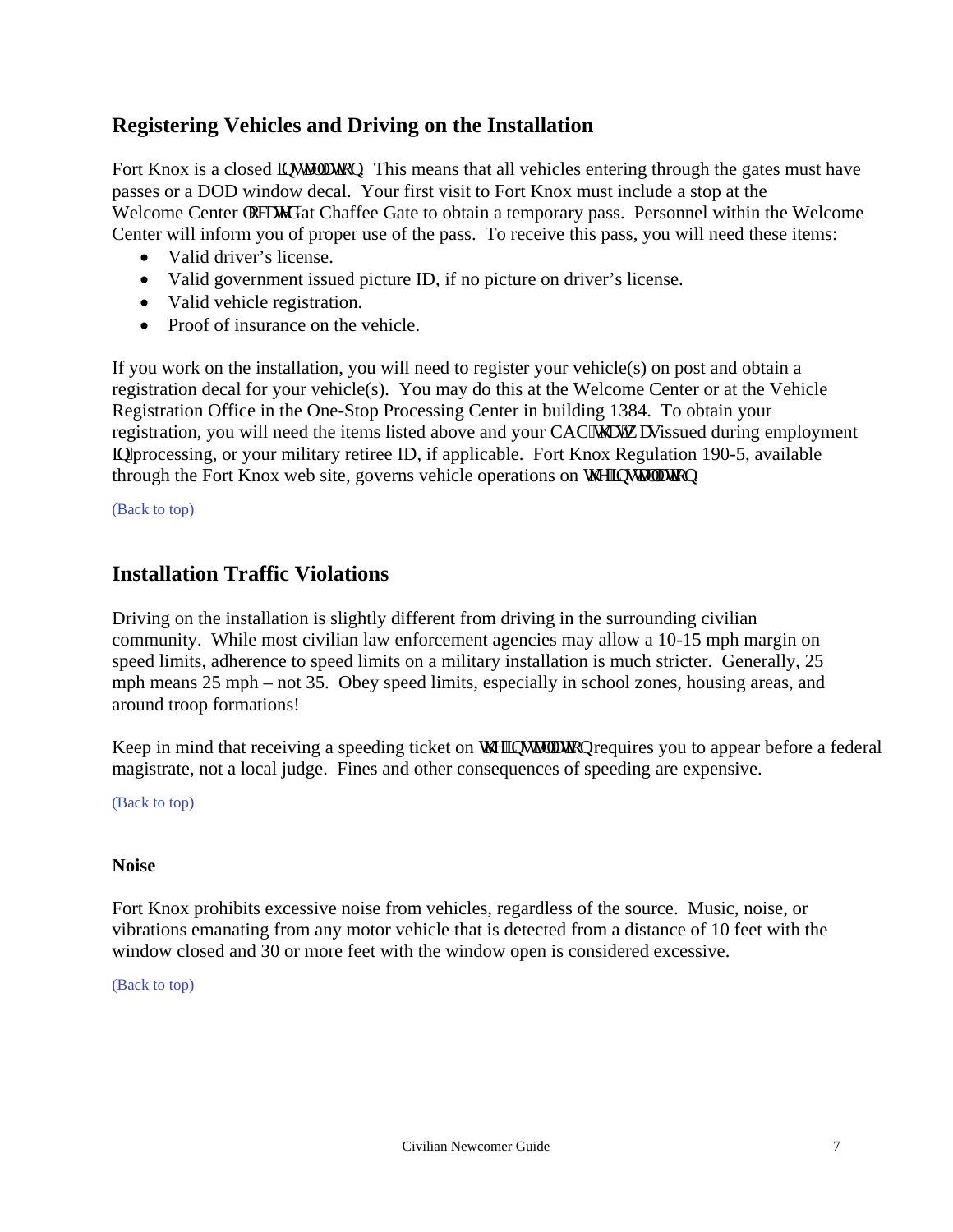#### <span id="page-7-0"></span>**Yielding to Pedestrians in Crosswalks**

Pedestrians on Fort Knox have the right-of-way, especially at designated crossings. Always yield to pedestrians crossing streets. Come to a complete stop and allow them to cross before proceeding.

[\(Back to top\)](#page-1-0)

#### **Passing Formations of Soldiers**

The speed limit for passing formations on roadways on Fort Knox is 10 mph. If you find yourself f t kk bi behind a formation, allow plenty of room between the formation and your vehicle and match the formation's speed. If passing a formation in the opposite direction, slow to 10 mph until completely past the end of the formation. See Fort Knox Regulation 385-10 for more information.

<span id="page-7-1"></span>[\(Back to top\)](#page-1-0)

#### **Cell Phone Use in Automobiles**

Do not use your cell phone while driving without the use of a hands-free device. Post policies and regulations prohibit such use.

[\(Back to top\)](#page-1-0)

#### **Motorcycle Operation on a Military Installation**

You also must register motorcycles on y g'lpuxent up if you intend to operate them. If you are a DA Civilian or active duty Soldier, to register your motorcycle you will need the same documents as required for other vehicles, plus proof of successful completion of an Army-approved or Motorcycle Safety Foundation (MSF) approved Motorcycle Safety Course. No MSF card is required for contractors and family members. Additionally, the regulation outlines specific requirements for operating motorcycles on the installation, including:

- Wearing a DOT approved helmet, properly fastened under the chin.
- Shatter resistant goggles, full-face shield properly attached to the helmet, or wrap-around sunglasses.
- Full-fingered gloves.
- Long trousers and long-sleeve shirt or jacket.
- Over-the-ankle boots.
- Brightly colored upper outer garment or vest during daylight hours.
- Reflective upper outer garment during darkness.
- Motorcycle must have attached rearview mirror and headlights on at all times.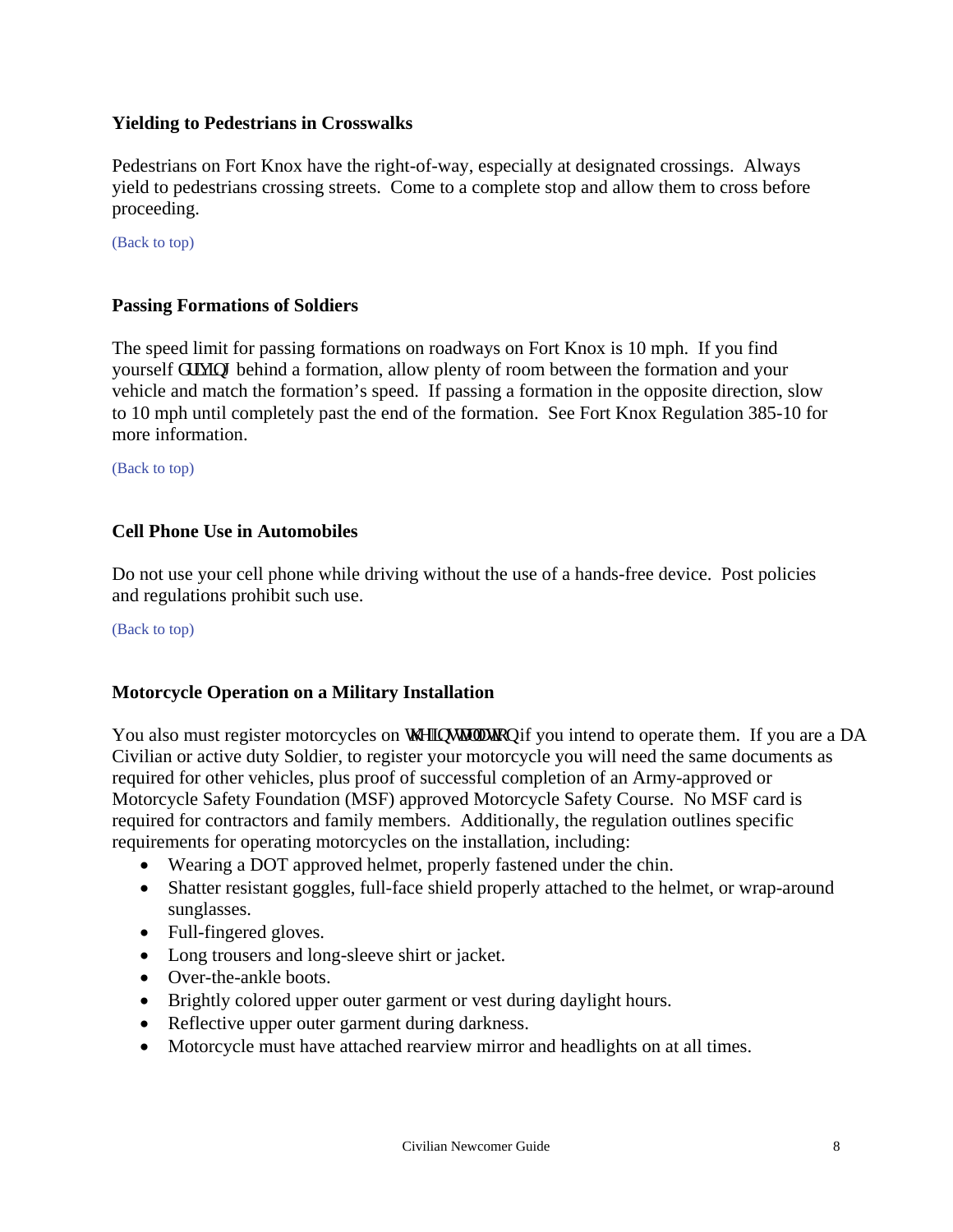<span id="page-8-0"></span>See Fort Knox Regulation 385-10 for a more detailed description of motorcycle operation requirements.

[\(Back to top\)](#page-1-0)



## **US Flag Etiquette/Customs and Courtesies**

The flag of the United States is the symbol of our nation. The union, white stars on a field of blue, is the honor point of the flag. The union of the flag and the flag itself, when in company with other flags, are always given the honor position, which is on the right. Some rules for honoring the flag follow.

The flag of the United States is outdoors at all Army installations. Only one flag of the United States is flown at one time at any continental United States (CONUS) Army Installation, except as authorized by the commanding generals of major Army commands.

<span id="page-8-1"></span>The flag is displayed daily from reveille to retreat. If illuminated, it may be displayed at night during special events or on special occasions deemed appropriate by the commander. (NOTE: During times of war, the flag is displayed 24 hours a day and illuminated at night.)

When you are passing or being passed by colors which are being presented, paraded, or displayed, rise and place your hand over your heart when the colors are six paces from you. Remain in this position until the colors are six paces beyond you.

[\(Back to top\)](#page-1-0)

## **Bugle Calls and What to Do When You Hear Them**

Any time you hear our National Anthem, you should stand, face the flag, and place your hand over your heart until the last note fades. If no flag is in sight, face the source of the music and do the same. This usually occurs at special ceremonies.

When the flag is raised in the morning or lowered in the evening, you should stand at attention on the first note of "Reveille" or "To the Colors." ("Colors" refer to the flag of the United States, and can include the unit flag.) If wearing a hat, you should remove it. Place your hand or hat over your heart. At the conclusion of the ceremony or music, resume your regular duties.

If you are a military retiree, you may render the hand salute instead of placing your hand over your heart.

Whenever "Reveille" is played, and you are not in formation and not in a vehicle, come to attention at the first note, face the flag, and place your hand over your heart. If no flag is near,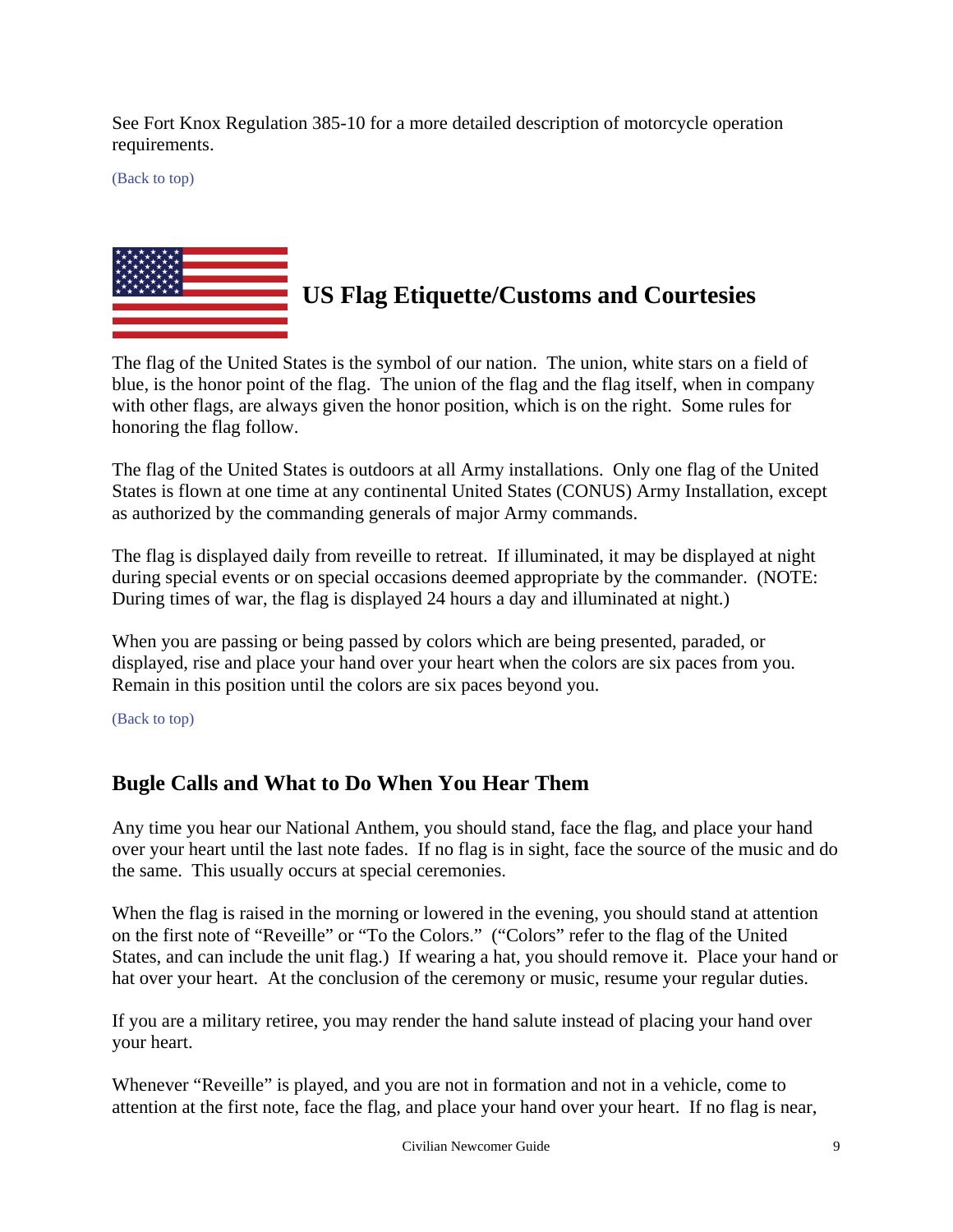face the music. These honors also apply to the national anthems of foreign countries during ceremonies or parades.

You will hear "Retreat," followed by "To the Colors," at the end of the duty day (1700 hours). Upon hearing "Retreat," stand and face the flag. If wearing a hat, remove it. Upon hearing "To the Colors" or the National Anthem, place your hand or hat over your heart until the last note fades. Retired military may render the hand salute.

Vehicles in motion should stop. If you are in a car or on a motorcycle, stop and dismount. If you are with a group in a military vehicle or bus, remain in the vehicle. The individual in charge will dismount and salute.

| <b>BUGLE CALL</b>         | <b>DAILY</b> | <b>SAT</b> | <b>SUN</b> | <b>HOLIDAYS</b> |
|---------------------------|--------------|------------|------------|-----------------|
| <b>First Call</b>         | 0550         |            |            |                 |
| * Reveille                | 0600         |            |            |                 |
| Assembly                  | 0645         |            |            |                 |
| Mess Call                 | 0700         |            |            |                 |
| Sick Call                 | 0745         |            |            |                 |
| Fatigue/Drill Call        | 0800         |            |            |                 |
| Church Call               |              |            | 0900       |                 |
| Recall                    | 1200         |            |            |                 |
| Mess Call                 | 1201         |            |            |                 |
| Sick Call                 | 1245         |            |            |                 |
| Fatigue/Drill Call        | 1300         |            |            |                 |
| <b>First Call</b>         | 1645         | 1645       | 1645       | 1645            |
| Assembly                  | 1655         | 1655       | 1655       | 1655            |
| * Retreat/Colors          | 1700         | 1700       |            | 1700            |
| * Retreat/National Anthem |              |            | 1701       |                 |
| Recall                    | 1704         |            |            |                 |
| Mess Call                 | 1745         |            |            |                 |
| <b>Tattoo</b>             | 2100         | 2100       | 2100       | 2100            |
| Call to Quarters          | 2245         | 2245       | 2245       | 2245            |
| <b>Taps</b>               | 2300         | 2300       | 2300       | 2300            |

The table below lists all bugle calls sounded on Fort Knox.

\* NOTE: Pay the proper respect. See paragraphs above.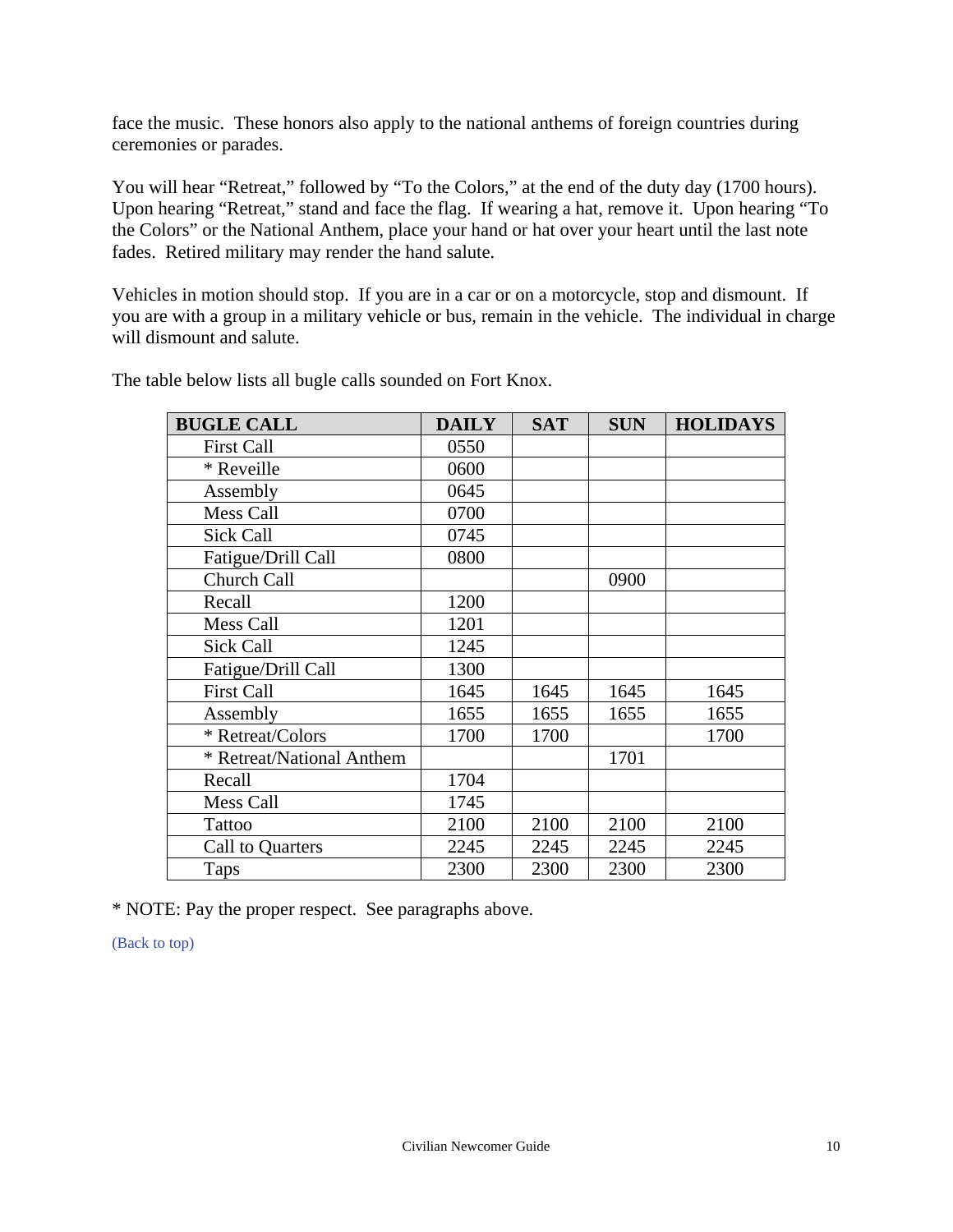<span id="page-10-0"></span>

## **Army Rank Structure and Terms of Address**

You probably are already aware of the grade structure within the Army's civilian personnel system, but you may not be aware of Army ranks and proper terms of address for personnel in those ranks. This section provides some time-honored traditions for addressing leaders, coworkers, and Soldiers.

<span id="page-10-1"></span>For other civilian personnel, you should address them by title and last name until instructed to do otherwise. For example, you should address John Doe, who is a senior civilian manager, as "Mr. Doe" unless he tells you to call him "John." Similarly, if you are a manager and address your subordinates by their first names, it is customary to allow them to address you by your first name. It is quite common among Army civilians to use first names, regardless of position, but senior personnel should always initiate this practice.

For military personnel, terms of address are more formal. Unless told otherwise, and always in public, military personnel should be addressed by their rank and last name. The tables below show proper terms of address for Army ranks. Generally, when speaking directly to an officer, it is customary to refer to him or her simply as "Sir" or "Ma'am," rather than by rank and last name. You should avoid addressing the officer or any Soldier just by rank (e.g., "Colonel," "Lieutenant," or "Sergeant"), as this is often considered rude. When in doubt, use the terms of address shown in the tableu''qp''vig''n proprietive particles in conjunction with the last name.

[\(Back to top\)](#page-1-0)

## **Recognizing Rank Insignia**

The following charts show the Army's ranks and the rank insignia as worn on the Army Combat Uniform (ACU), as you will see this uniform most often on Fort Knox. All Soldiers wear subdued rank insignia on a tab in the middle of the chest of the ACU and officers wear nonsubdued rank insignia on the beret flash, as well.

Note that Noncommissioned Officers (NCO) are also enlisted personnel, but have attained supervisory status and are thus afforded appropriate respect.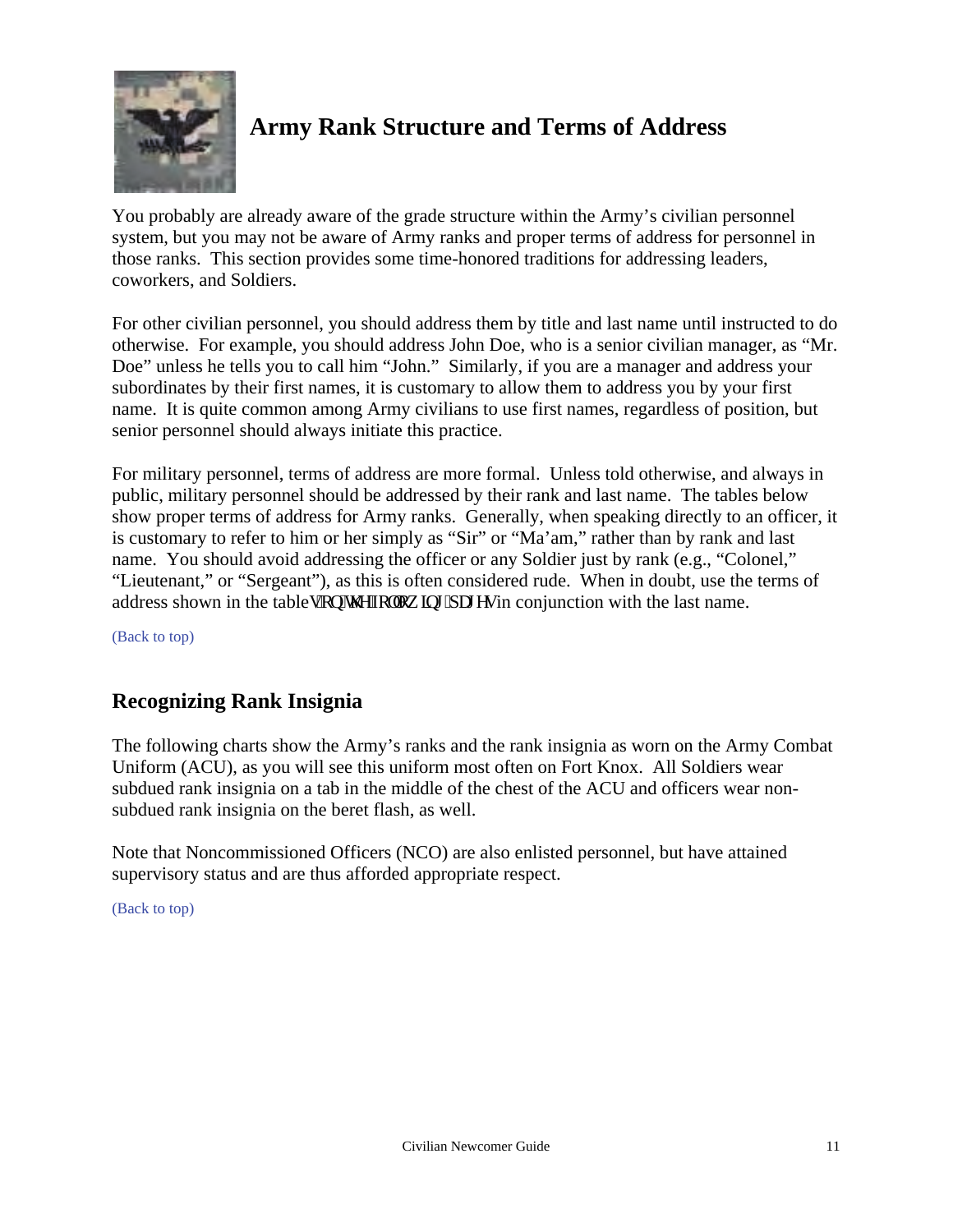### <span id="page-11-0"></span>**Army Ranks and Terms of Address**

#### **General Officers**

**Rank:** General **Pay grade:** O-10 **Title of address:** General **Abbreviation:** GEN **Rank:** Major General **Pay grade:** O-8 **Title of address:** General **Abbreviation:** MG **Rank:** Lieutenant General **Pay grade:** O-9 **Title of address:** General **Abbreviation:** LTG **Rank:** Brigadier General **Pay grade:** O-7 **Title of address:** General **Abbreviation:** BG

#### **Field Grade Officers**

**Rank:** Colonel **Pay grade:** O-6 **Title of address:** Colonel **Abbreviation:** COL

**Rank:** Lieutenant Colonel **Pay grade:** O-5 **Title of address:** Colonel **Abbreviation:** LTC



**Rank:** Major **Pay grade:** O-4 **Title of address:** Major **Abbreviation:** MAJ

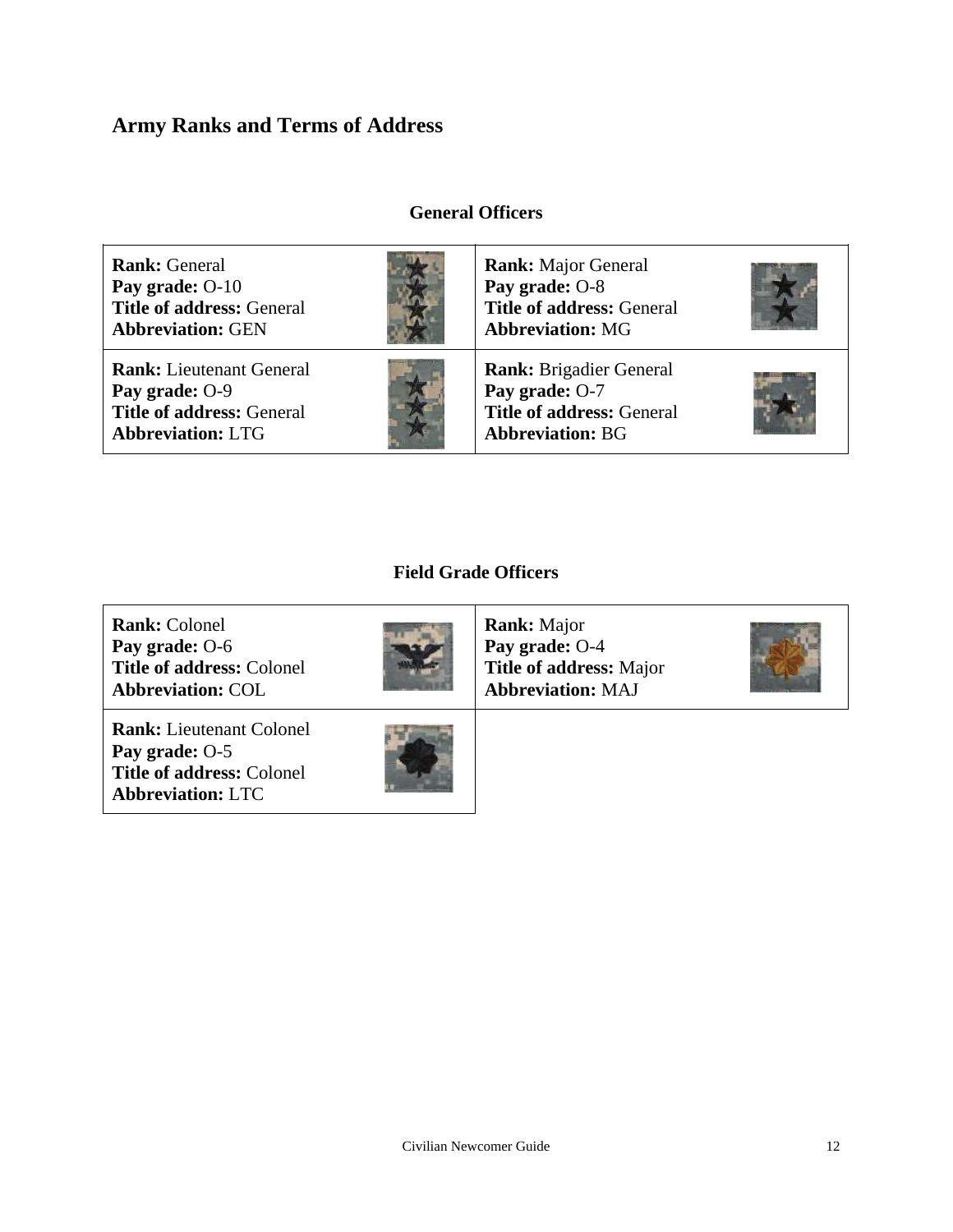### **Company Grade Officers**

**Rank:** Captain **Pay grade:** O-3 **Title of address:** Captain **Abbreviation:** CPT

**Rank:** First Lieutenant **Pay grade:** O-2 **Title of address:** Lieutenant **Abbreviation:** 1LT

**Abbreviation:** CW3



**Rank:** Second Lieutenant **Pay grade:** O-1 **Title of address:** Lieutenant **Abbreviation:** 2LT



#### **Warrant Officers**

| <b>Rank:</b> Chief Warrant Officer, Five                                                                          | <b>Rank:</b> Chief Warrant Officer, Two |
|-------------------------------------------------------------------------------------------------------------------|-----------------------------------------|
| Pay grade: W-5                                                                                                    | Pay grade: W-2                          |
| <b>Title of address: Mister</b>                                                                                   | <b>Title of address: Mister</b>         |
| (Mrs./Miss/Ms.)                                                                                                   | (Mrs./Miss/Ms.)                         |
| <b>Abbreviation: CW5</b>                                                                                          | <b>Abbreviation: CW2</b>                |
| <b>Rank:</b> Chief Warrant Officer, Four                                                                          | <b>Rank:</b> Warrant Officer, One       |
| Pay grade: W-4                                                                                                    | Pay grade: W-1                          |
| <b>Title of address: Mister</b>                                                                                   | <b>Title of address: Mister</b>         |
| (Mrs./Miss/Ms.)                                                                                                   | (Mrs./Miss/Ms.)                         |
| <b>Abbreviation: CW4</b>                                                                                          | <b>Abbreviation: WO1</b>                |
| <b>Rank:</b> Chief Warrant Officer, Three<br>Pay grade: W-3<br><b>Title of address: Mister</b><br>(Mrs./Miss/Ms.) |                                         |

A State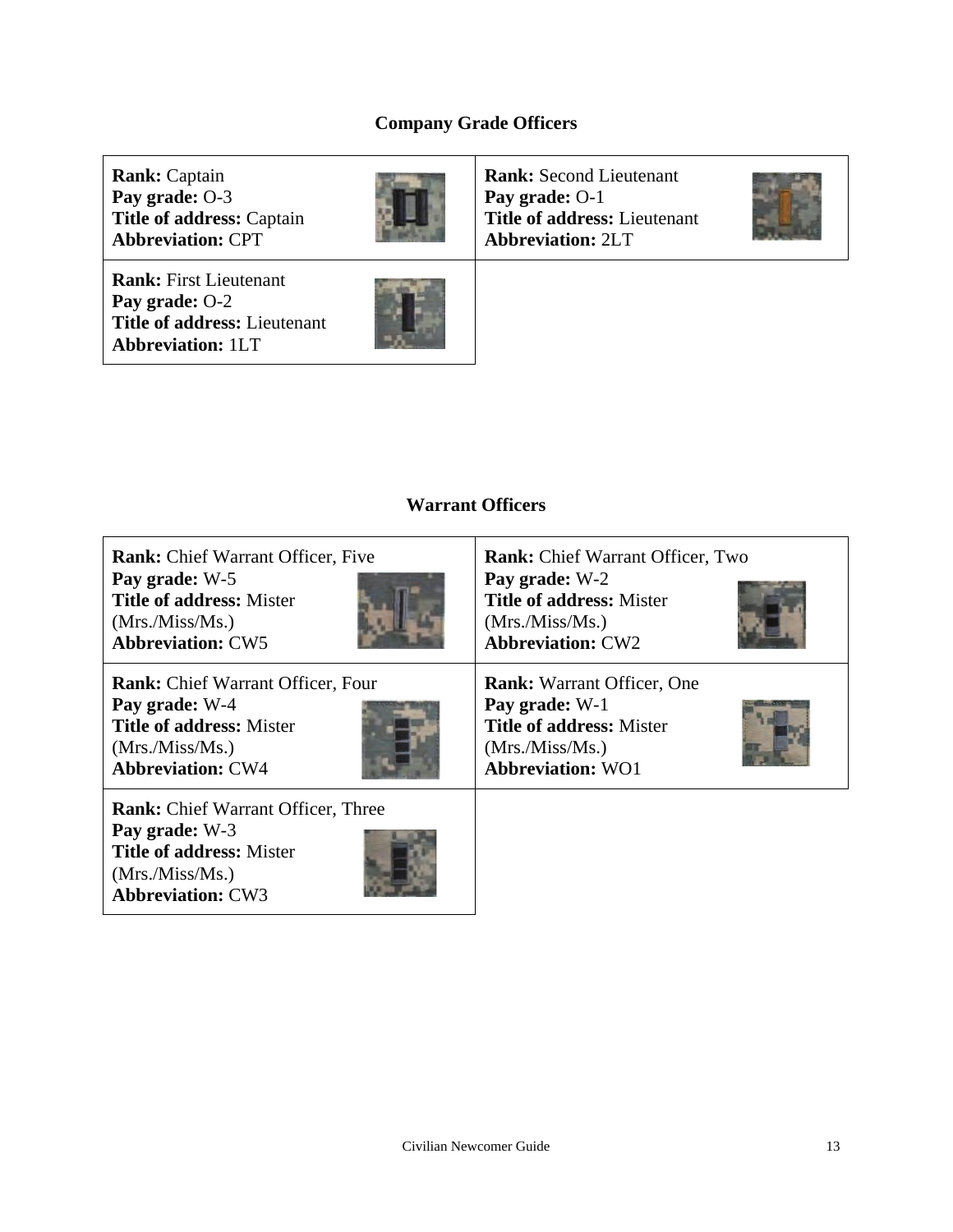### **Noncommissioned Officers (NCO)** (Enlisted)

| <b>Rank:</b> Sergeant Major of the Army<br>Pay grade: E-9<br>Title of address: Sergeant Major<br><b>Abbreviation: SMA</b><br>(Full color shown.) | <b>Rank:</b> Sergeant First Class<br>Pay grade: E-7<br><b>Title of address: Sergeant</b><br><b>Abbreviation: SFC</b> |  |  |
|--------------------------------------------------------------------------------------------------------------------------------------------------|----------------------------------------------------------------------------------------------------------------------|--|--|
| <b>Rank:</b> Command Sergeant Major                                                                                                              | <b>Rank:</b> Staff Sergeant                                                                                          |  |  |
| Pay grade: E-9                                                                                                                                   | Pay grade: E-6                                                                                                       |  |  |
| <b>Title of address: Sergeant Major</b>                                                                                                          | <b>Title of address: Sergeant</b>                                                                                    |  |  |
| <b>Abbreviation: CSM</b>                                                                                                                         | <b>Abbreviation: SSG</b>                                                                                             |  |  |
| <b>Rank:</b> Sergeant Major                                                                                                                      | <b>Rank:</b> Sergeant                                                                                                |  |  |
| Pay grade: E-9                                                                                                                                   | Pay grade: E-5                                                                                                       |  |  |
| Title of address: Sergeant Major                                                                                                                 | <b>Title of address: Sergeant</b>                                                                                    |  |  |
| <b>Abbreviation: SGM</b>                                                                                                                         | <b>Abbreviation: SGT</b>                                                                                             |  |  |
| <b>Rank:</b> First Sergeant                                                                                                                      | <b>Rank:</b> Corporal                                                                                                |  |  |
| Pay grade: E-8                                                                                                                                   | Pay grade: E-4                                                                                                       |  |  |
| Title of address: First Sergeant                                                                                                                 | Title of address: Corporal                                                                                           |  |  |
| <b>Abbreviation: 1SG</b>                                                                                                                         | <b>Abbreviation: CPL</b>                                                                                             |  |  |
| <b>Rank:</b> Master Sergeant<br>Pay grade: E-8<br><b>Title of address: Sergeant</b><br><b>Abbreviation: MSG</b>                                  |                                                                                                                      |  |  |
| <b>Enlisted</b>                                                                                                                                  |                                                                                                                      |  |  |

**Rank:** Specialist **Pay grade:** E-4 **Title of address:** Specialist **Abbreviation:** SPC/SP4 **Rank:** Private **Pay grade:** E-2 **Title of address:** Private **Abbreviation:** PV2 **Rank:** Private First Class **Pay grade:** E-3 **Title of address:** Private/PFC **Abbreviation:** PFC **Rank:** Private **Pay grade:** E-l **Title of address:** Private **Abbreviation:** PV1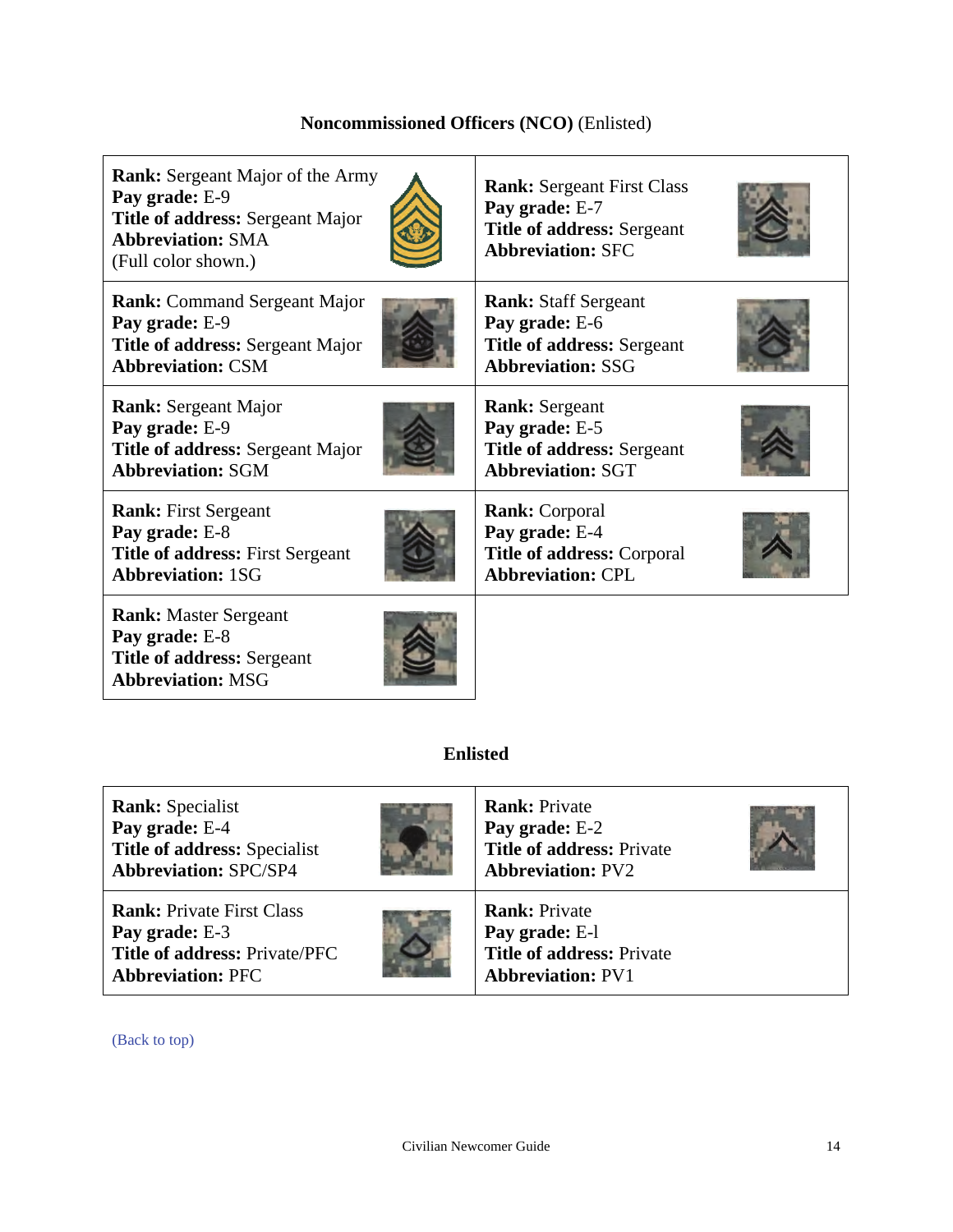The illustration below shows appropriate parts of the ACU uniform, including location of rank insignia.



## <span id="page-14-0"></span>**Paying the Proper Respect**

As mentioned above, addressing a Soldier by rank alone is often considered rude. Army tradition also demands other behaviors to show the proper respect. Although civilian employees do not salute, it is customary to render a proper greeting (e.g., "Good morning, sir," "Hello, ma'am," "Good afternoon, Sergeant") when passing another individual – military or civilian – when walking. In this case, it is acceptable to use the rank alone. It is also customary and expected to rise from sitting when a commander or other senior officer enters the room. (The officer usually will direct everyone to take a seat almost immediately.) Whether inside or outside, you should also cease talking when the commander enters or approaches.

The position of honor in the Army is on the right. Consequently, when walking with a senior person, you should walk to his/her left. When entering or exiting a vehicle, the junior ranking person is the first to enter, and the senior in rank is the first to exit.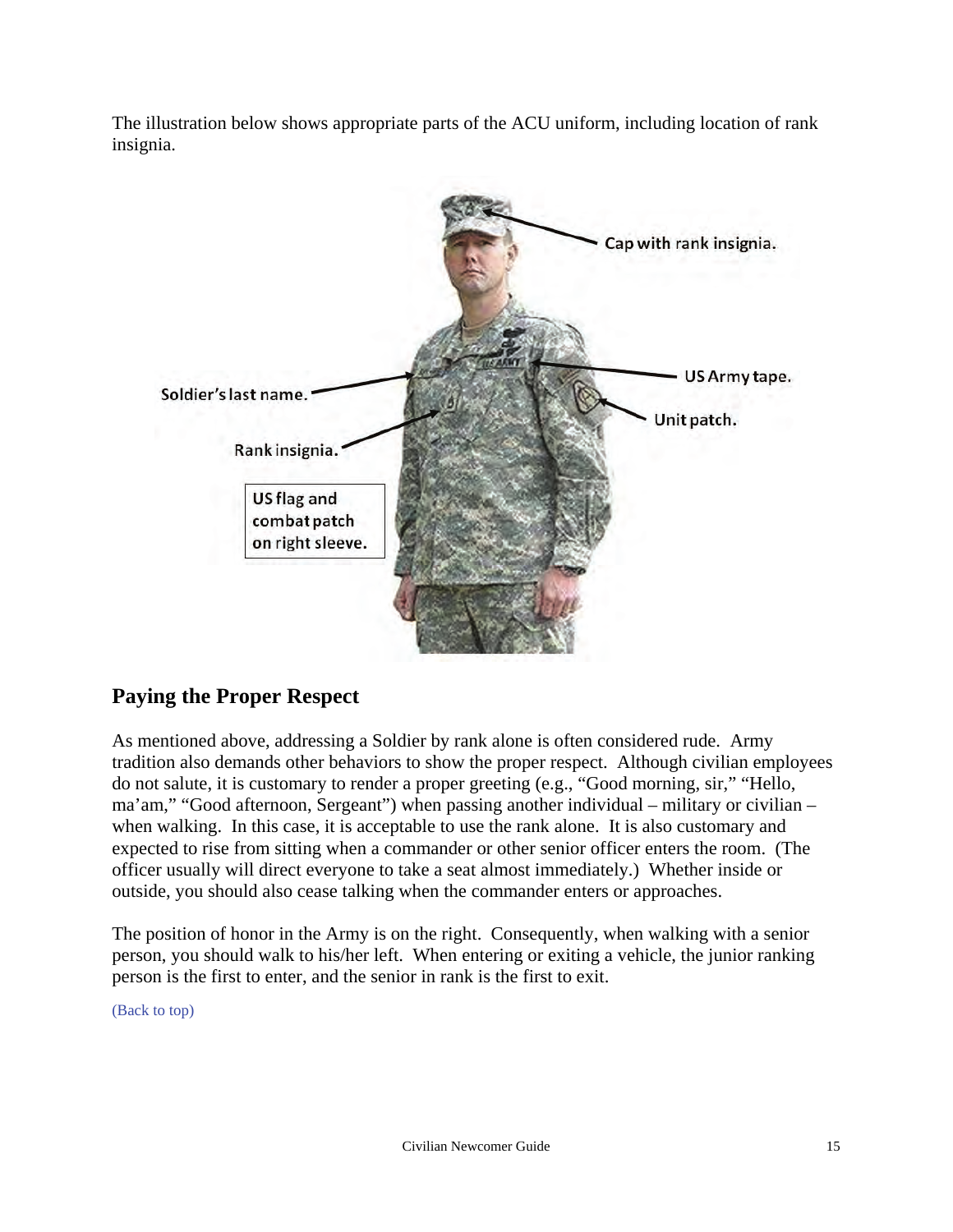## <span id="page-15-0"></span>**Comparing Military Ranks and Civilian Grades**

Given the differences in the way military and civilian positions are classified, it is not possible to equate the grades on a one-for-one basis. The table below provides basic guidance on how civilian grades generally relate to military rank. This information is furnished as guidance only, and not policy. From a management perspective, being able to equate military rank to civilian grade may be helpful in some situations.

| <b>MILITARY</b><br><b>GRADE</b><br><b>GROUPS</b> | <b>SENIOR</b><br><b>EXECUTIVE</b><br><b>SERVICE</b> | <b>GENERAL</b><br><b>SCHEDULE/MERIT</b> | <b>FEDERAL WAGE</b><br><b>SYSTEM (FWS)</b>                                          |
|--------------------------------------------------|-----------------------------------------------------|-----------------------------------------|-------------------------------------------------------------------------------------|
| $O-7$ thru $O-10$                                | $SES-1 - SES-6$                                     |                                         |                                                                                     |
| $O-6$                                            |                                                     | $GS/GM-15$                              | WS-19, WS-17, WS-16,<br>WS-15, WL-15, WS-14                                         |
| $O-5$                                            |                                                     | GS/GM-13 & 14                           | <b>WS-14 THRU WS-19;</b><br>$WL-15$                                                 |
| $O-4$                                            |                                                     | $GS-12$                                 |                                                                                     |
| CW5, O-3                                         |                                                     | GS-10 & 11                              | WG-15, WG-14, WL-14,                                                                |
| $O-2$ , W-4, W-3                                 |                                                     | GS-8 & GS-9                             | WG-13, WL-13,                                                                       |
| $O-1$ , W $-1$ , W $-2$                          |                                                     | $GS-7$ , Interns $(GS-5)$               | WS-13, WG-12, WL-11,<br>WS-11, WL-10, WS-10,<br>WL-9, WL-8, WS-8, WL-<br>7, WL-6,   |
| $E-7$ thru $E-9$                                 |                                                     | $GS-6$                                  | WG-11, WG-10, WG-9,                                                                 |
| $E-5$ and $E-6$                                  |                                                     | $GS-5$                                  | WS-7, WS-6, WS-5. WL-<br>5, WS-4, WL-4, WS-3,<br>WL-3, WS-2, WL-2, WS-<br>$1, WL-1$ |
| $E-4$                                            |                                                     | $GS-4$                                  | WG-8 THRU WG-1                                                                      |
| $E-1$ thru $E-3$                                 |                                                     | GS-1 THRU GS-3                          |                                                                                     |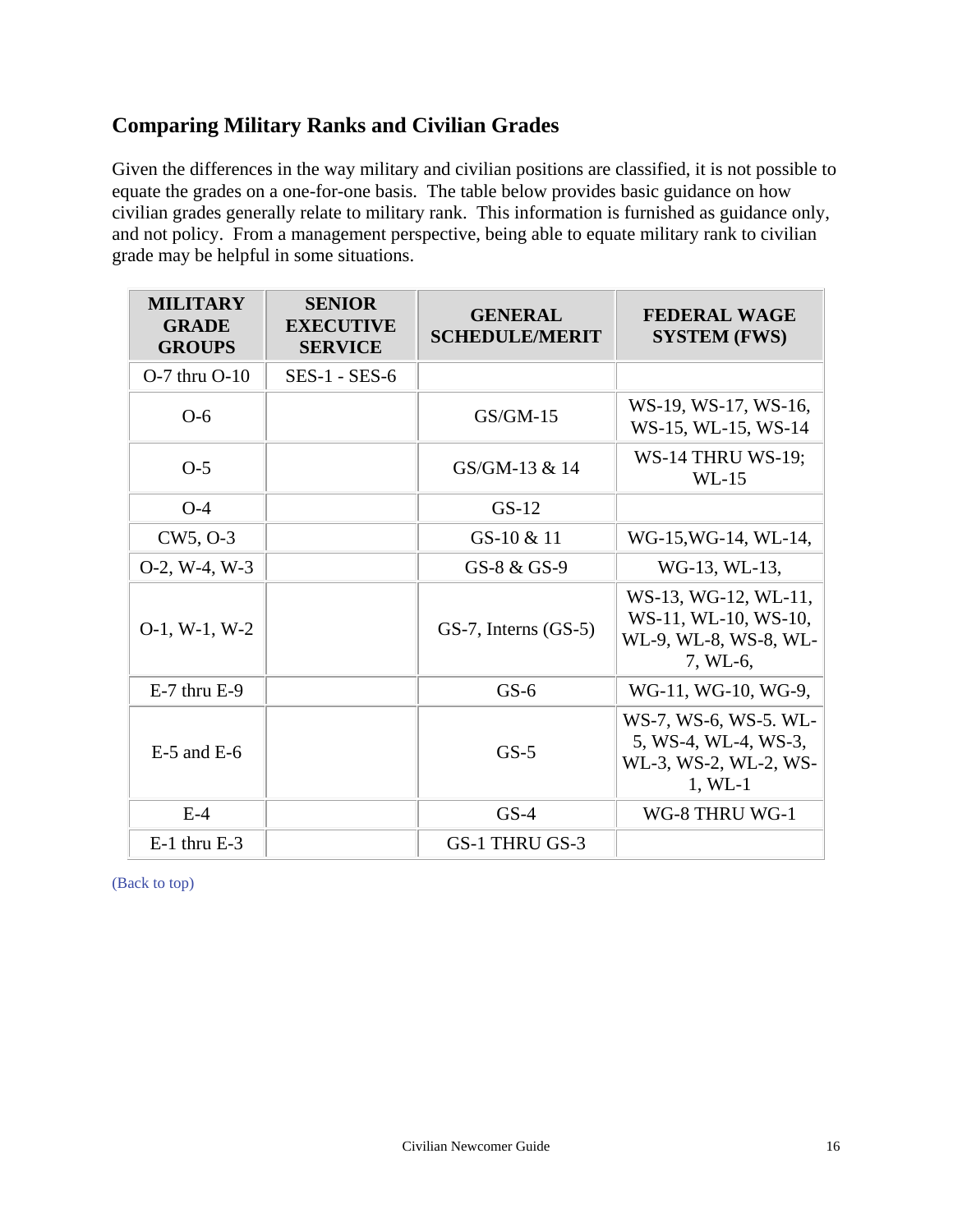<span id="page-16-0"></span>

## **Use of Fort Knox Facilities**

As a Department of the Army civilian employee or contractor, you have access to the installation. Your CAC ID and vehicle registration allow you to come and go through the gates with relative ease. Your status does not give you access to all facilities on the installation, however.

Generally, facilities operated by Fort Knox's Directorate of Family and Morale, Welfare, and Recreation (DFMWR) are open for use by all Fort Knox personnel, regardless of status. (Please note that locals frequently refer to DFMWR simply as "MWR.")

You may use all outdoor parks, hiking trails, the amphitheater, and entertainment activities such as concerts and performances. You also may participate in educational opportunities available through MWR. Visit the MWR web site at [www.knoxmwr.com](http://www.knoxmwr.com) or pick up a copy of the Fort Knox Family and Morale, Welfare, and Recreation Guidebook, widely distributed around  $\dot{M}$ g kpux more information on MWR activities and services.

<span id="page-16-1"></span>Many of the facilities on y g'lpuxcm: lowever, are exclusively for active duty or retired military personnel and their families. You are not authorized to use these facilities unless you are in one of those categories. These include:

- Ireland Army Community Hospital (IACH) and other medical facilities, except in emergencies, occupational health, specific classes, and influenza vaccinations.
- Commissary.
- Post Exchange (PX). Please note that you may use the food court and contracted vendor services, but not Army and Air Force Exchange Service (AAFES) services. You may also enter the PX or commissary with an ID card holder, but you may not purchase goods, except non-alcoholic beverages or individual meals intended for immediate consumption.
- Dental facilities. These serve military personnel only.
- Class Six store (liquor store).
- Shoppettes, except for eating establishments.
- Military dining facilities.
- Installation housing is for military personnel only.

A good rule of thumb is that you may not use the facility/service if employees there ask to see an ID card. Click the link or go to the following web page for a list of all Fort Knox facilities and their authorized users: [http://www.knox.army.mil/documents/Acceptable\\_Use\\_of\\_Facilities.pdf.](http://www.knox.army.mil/documents/Acceptable_Use_of_Facilities.pdf)

For help in locating the specific facilities, please use the Fort Knox Community Map located at [http://www.knox.army.mil/cie/documents/knox\\_map\\_2011.pdf.](http://www.knox.army.mil/cie/documents/knox_map_2011.pdf)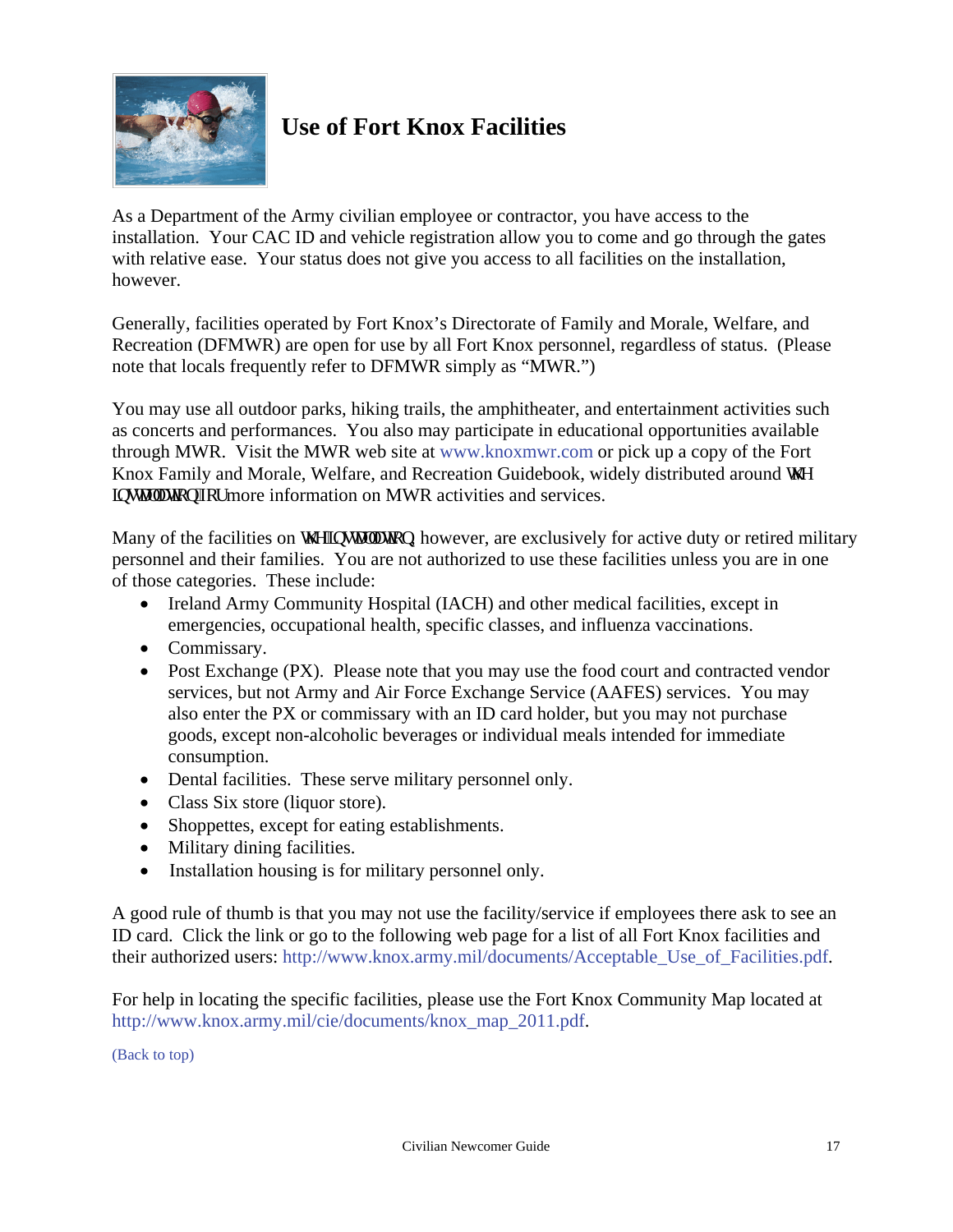<span id="page-17-0"></span>

## **Privately Owned Weapons (POW)**

Fort Knox Regulation 210-1 governs the possession and use of privately owned weapons (POW) on the installation. This regulation is available in PDF on the Fort Knox web site. Carrying a concealed weapon on Fort Knox is strictly prohibited. State-issued concealed handgun permits at not valid on Fort Knox. Additionally, Fort Knox Regulation 210-1 prohibits the possession, transportation, and use of specific types of weapons at all times. Consult the regulation for these types of weapons and for additional information on POWs.

<span id="page-17-1"></span>As an activity sponsored by DFMWR, French Shooting Club and French Range are open to your use. As a civilian employee or contractor, you must obtain a no-cost membership card for the club before transporting a privately owned weapon onto the installation. After you have obtained your card, you may transport your weapon directly to and from the club by the most direct route for legitimate activities only. You may also hunt on Fort Knox after obtaining a valid state hunting license and a Fort Knox hunting permit.

Personnel transporting firearms onto the installation are required to declare them to access control security guards by stating where the firearm is stowed in the vehicle and the purpose for bringing the firearm on the installation.

[\(Back to top\)](#page-1-0)

## **Mass Transit**

Fort Knox, in coordination with the Transit Authority of Central Kentucky (TACK), is operating three buses on schedules from Elizabethtown/Pine Valley/Radcliff to Fort Knox and return. These buses are available to Soldiers, government employees, and government contractors working at Fort Knox.

As a Soldier/government employee, you are eligible for free government vouchers (up to \$120/month) that will cover your bus transportation. Contractors are not eligible for these vouchers, but can pay the \$120/month and deduct the monthly expense off their income tax if they itemize.

Park & Ride Bus Schedules:

- Route 1 Departs: Elizabethtown 0545 / Pine Valley 0555 / Radcliff 0610 / Knox 0700 Return: Knox 1600 / Radcliff 1625 / Pine Valley 1650 / Elizabethtown 1700
- Route 2 Departs: Elizabethtown 0615 / Pine Valley 0625 / Radcliff 0700 / Knox 0730 Return: Knox 1630 / Radcliff 1650 / Pine Valley 1705 / Elizabethtown 1715
- Route 3 Departs: Elizabethtown 0645 / Pine Valley 0655 / Radcliff 0710 / Knox 0800 Return: Knox 1700 / Radcliff 1730 / Pine Valley 1750 / Elizabethtown 1800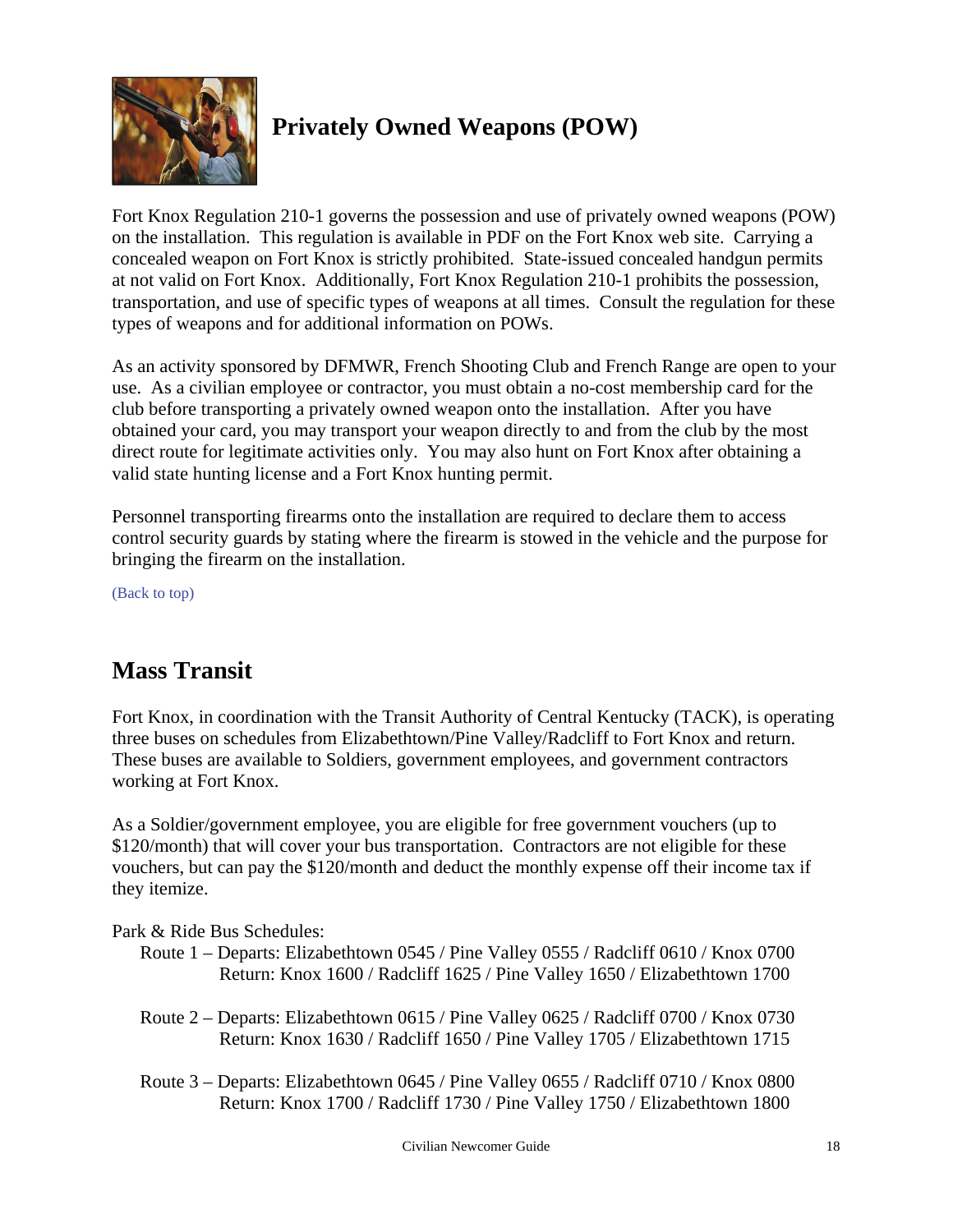Park & Ride Locations to park your car:

 Elizabethtown – Elizabethtown Christian Academy – Poplar Drive Pine Valley – Kohl's Department Store Parking Lot Radcliff – Orscheln's (Old Winn-Dixie Store) – Off 31-W and Lincoln Trail

Fort Knox – You will be dropped off and picked up at your building or central points to accommodate the riders. Pick-up points and the bus routes on the installation will be determined based on the riders.

Bus routes may be mixed to accommodate straight 8-hour, 9-hour, and flex work schedules.

Soldiers, government employees, and contractors living in outlying areas can coordinate with a minimum of fellow employees in their area to form van pools provided by TACK. If you are living in the Louisville area, you can join a van pool to Fort Knox. There is no bus service from Louisville to Fort Knox. See the contact information provided below.

You may direct mass transit information/questions to the Installation Mass Transit Coordinator, Phone: (502) 624-6115. The following website is available for Mass Transit Forms to apply for vouchers: <http://asafm.army.mil/offices/ASA/MassTrans.aspx?OfficeCode=1000>

<span id="page-18-0"></span>For information on Ticket-to-Ride van pools from the Louisville area, phone (502) 714-5126 or visit their website: http://www.tickettoride.org.

TACK Transportation operates the bus service from Elizabethtown/Radcliff areas and van pools from other communities. Phone: (270) 765-2582.

GET ON THE NEXT BUS/VAN POOL!!!

Thank you for your interest in Fort Knox Mass Transportation!

[\(Back to top\)](#page-1-0)



## **Authority on the Installation**

As a Federal Installation, Fort Knox has its own police force within the Law Enforcement Division (LED) of the Directorate of Emergency Services (DES). Members may be Military Police or Department of Defense (DoD) police officers. Regardless of their status, these individuals have all the authority of any civilian police force. Always obey instructions given by any Fort Knox police officer.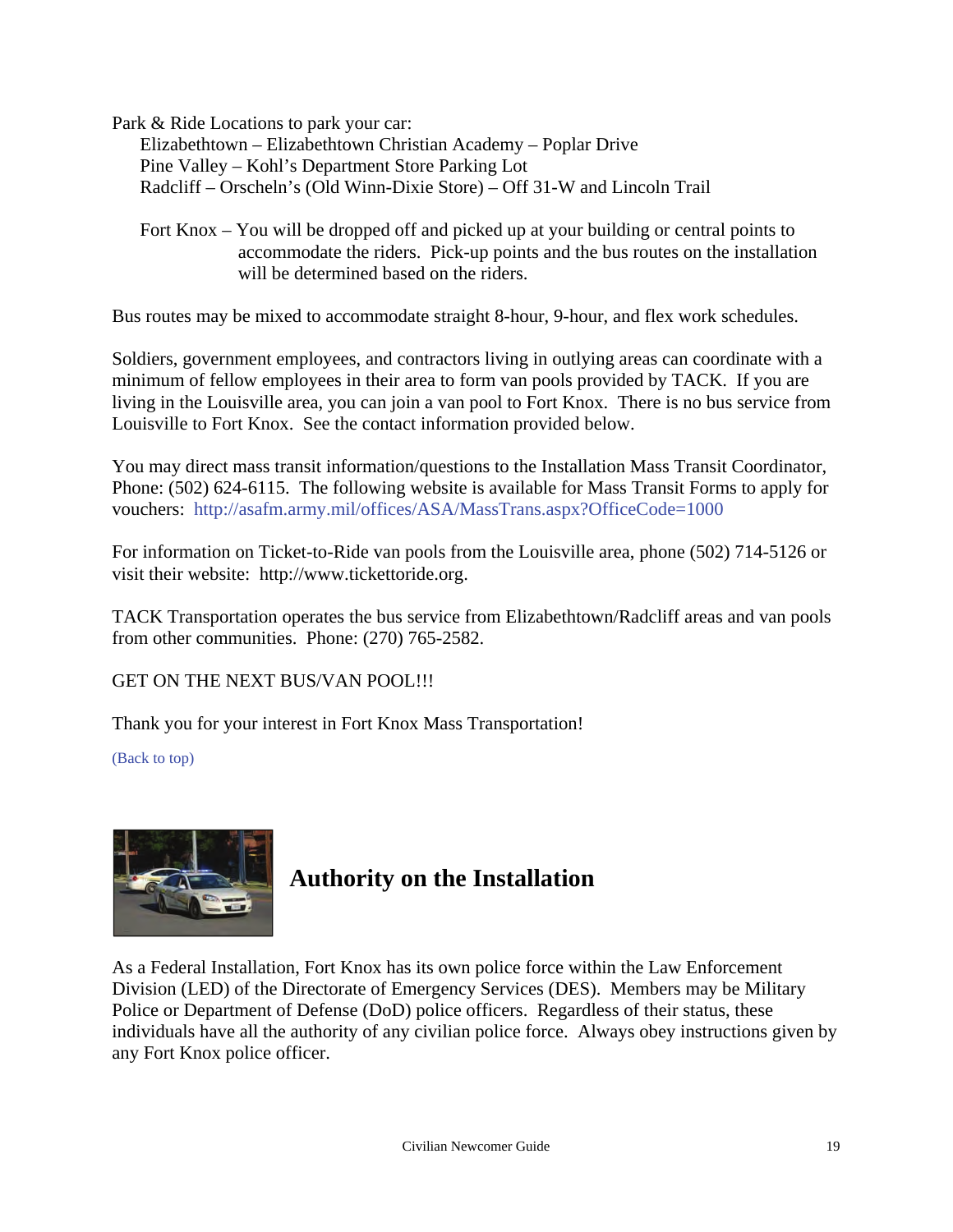All commissioned officers in the U.S. Army have arrest authority. While such an event is extremely rare, if a commissioned officer arrests you, obey instructions given. That officer should then contact appropriate authorities, such as a Fort Knox police officer, at which time LED/DES will assume responsibility.

<span id="page-19-0"></span>Persons accused of violating laws or receiving traffic citations on Fort Knox are subject to prosecution in Federal courts, not the local court system. Federal magistrates preside over these courts.

Note that all persons and vehicles on Fort Knox are subject to search by appropriate authorities. See Fort Knox Regulation 190-5 for more information regarding vehicle searches. All rights granted by the U.S. Constitution apply.

[\(Back to top\)](#page-1-0)



## **Emergency Phone Numbers and Procedures**

Dial **911** for emergencies requiring police, fire department, or ambulance services.

Consult your supervisor or organization Safety Officer for information on emergency evacuation procedures for the facility in which you work. Check bulletin boards in your work area for evacuation routes, tornado/severe weather shelters, and ensure you are familiar with all organizational safety requirements.

More phone numbers you may need are:

- Military Police assistance for non-emergency situations: (502) 624-2111/2112.
- Installation Operations Center (IOC): (502) 624-2707
- Information line:  $(502)$  624-KNOX  $(5669)$
- Ambulance: (502) 624-9000

From an official phone on y g'lpux mx kqp, you may dial five digits rather than the entire phone number (e.g.,  $4-9000$ ,  $4-2111$ , etc.). This is true for all post prefixes  $-613$ ,  $624$ , and  $626$ .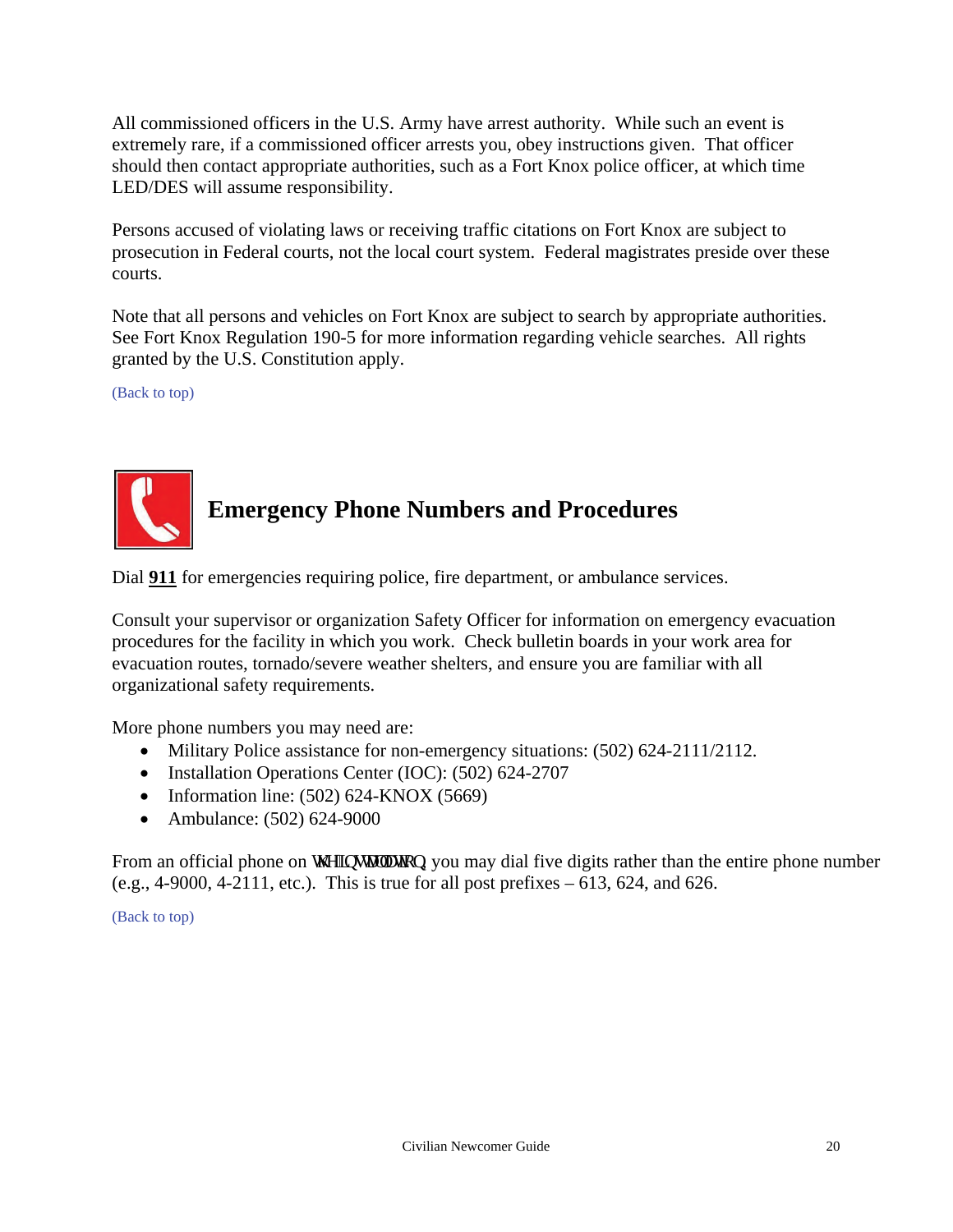### <span id="page-20-1"></span><span id="page-20-0"></span>**Emergency Sirens**

Fort Knox and the surrounding communities use sirens to alert people ghas even weather conditions. If you hear a warning siren, move to your designated shelter until given the "all clear." Officials also may test sirens daily at noon (1200 hours). Do not be alarmed if you hear one blast of warning sirens at noon in the absence of severe weather.

[\(Back to top\)](#page-1-0)

## **Installation Closures for Inclement Weather**

PLEASE DO NOT CALL the Installation Operations Center (IOC) – they are usually very busy answering questions for and from the leadership, as well your commander/supervisor. The IOC updates everyone as quickly as possible.

<span id="page-20-2"></span>For information concerning Fort Knox Status (road conditions, delays, closures, etc.):

- Your commander/supervisor has the final say on your requirements.
- (502) 624-KNOX Fort Knox Information Hotline (updated by the IOC). It may be busy, so keep trying.
- Fort Knox webpage announcements at [http://www.knox.army.mil/](http://www.knox.army.mil) (updated by the IOC).
- Cable Channel 98 (if you live/work on post) (updated by PAO and the IOC).
- Fort Knox Facebook page at<http://www.facebook.com/FortKnoxKY>(updated by PAO).
- Your email (updated by the IOC and your chain of command).
- Local radio and TV stations (updated by PAO).
- For range road conditions call (502) 624-4328 (updated by Range Control).

[\(Back to top\)](#page-1-0)

## **Road Conditions**

Condition **GREEN**.

Roads are clear for normal driving.

#### Condition **AMBER**.

Proceed with caution. Roads have been cleared, or snowfall is light. There may be patches of ice and snow on the roads. For military equipment, use of chains is at the discretion of the vehicle commander. Commanders of vehicles, such as heavy-equipment transport (HET), heavy expanded mobility track truck (HEMTT), etc., should consider postponing certain operations until road conditions improve.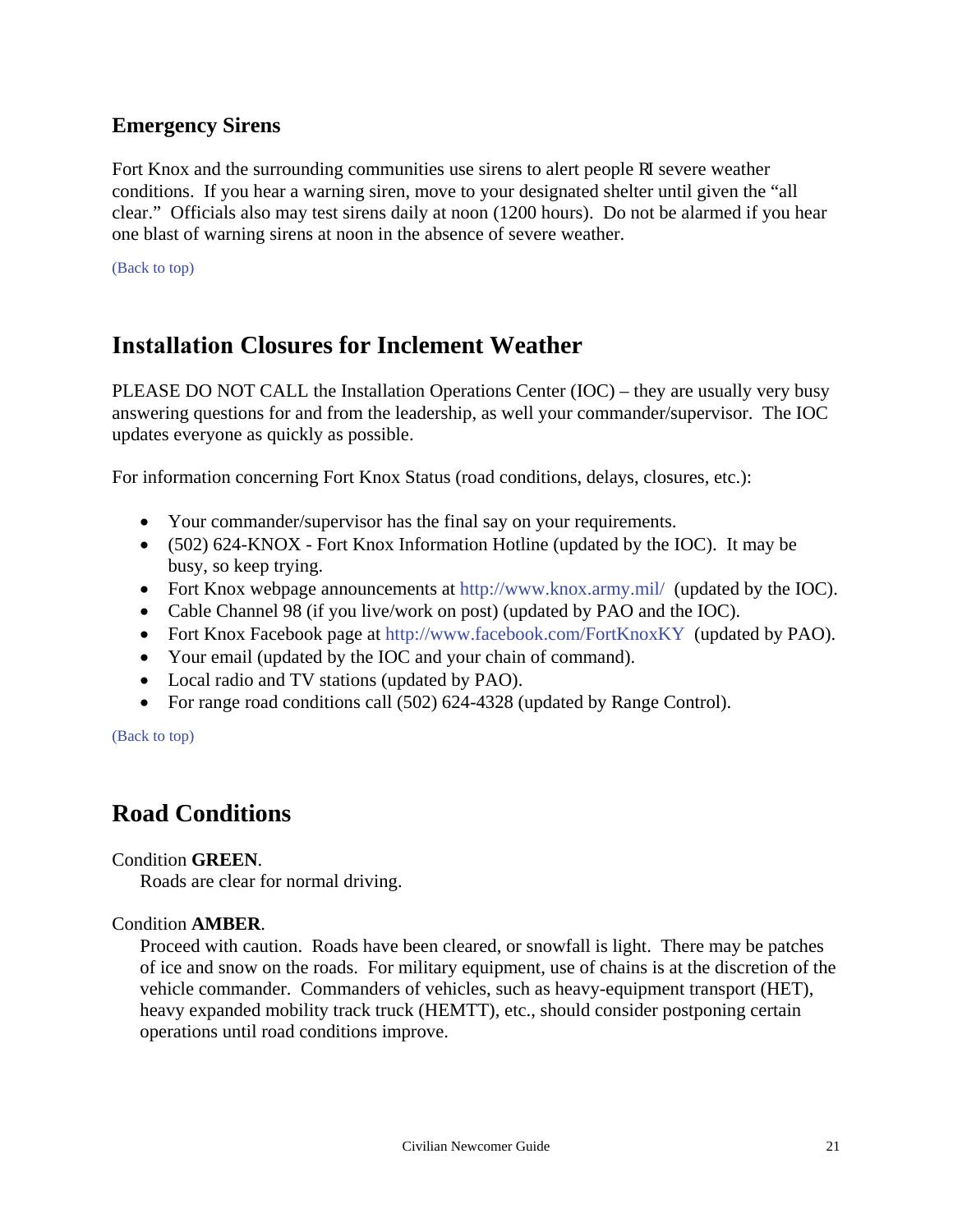#### Condition **RED**.

Roads are covered with a thin sheet of ice or snow and are extremely hazardous. For military equipment, at a minimum, chains are required on the drive wheels of all wheeled vehicles. Operating wheeled vehicles, such as HETs and HEMTTs without chains, is prohibited. At potentially dangerous areas on roads (e.g., hills), military vehicles and transportation motor pool buses will stop, and all passengers will dismount and march up/down hills at a safe distance in front of/behind the vehicle. Tracked vehicles will not be operated on icy roads or areas considered dangerous by the unit commander. Under condition RED, operations of POVs will not be authorized in training areas.

#### <span id="page-21-0"></span>Condition **BLACK**.

Not considered passable. Only emergency vehicles and those in support of installation snow and ice removal operations are authorized on installation roads and streets. For military vehicles, this will be 4 x 4 vehicles only; it does not include General Services Administration (GSA) vehicles. Chain requirements for these vehicles are the same as stipulated for condition "RED."

[\(Back to top\)](#page-1-0)



## **Units on Fort Knox**

You will see Soldiers on y g'lpuxcm: kqp wearing various shoulder sleeve insignia (unit patches) on their rgh when the right shoulder indicate the Soldier's last assignment in combat. This section provides illustrations and brief explanations of each of the major units on the installation. Although the insignia shown here are full color, Soldiers wear subdued versions on the ACU. Keep in mind that many more Soldiers from many more units also visit the installation.



The US Army Accessions Command (USAAC) provides integrated command and control of the recruiting for the Army's officer, warrant officer, and enlisted forces. Designed to meet the human resource needs of the Army, the command transforms volunteers into soldiers and leaders for the Army. Soldiers assigned to USAAC wear the same star logo worn by Soldiers at Headquarters, Department of the Army. This illustration shows the subdued version because the star logo is worn only on the ACU. (Accessions Command will inactivate in 2011/2012.)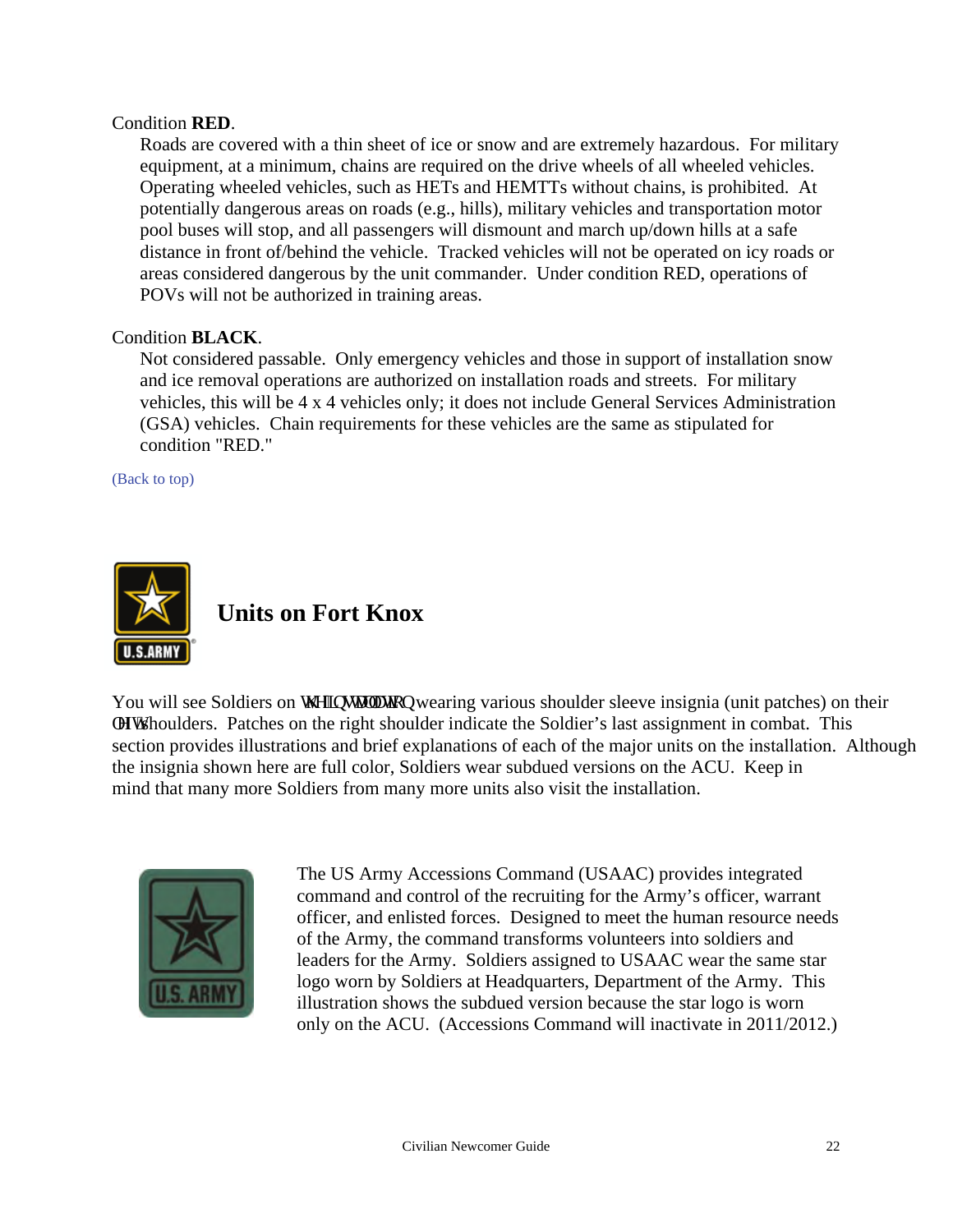

The US Army Cadet Command (USACC) commissions the future Army officer leadership for service to the Army and Nation; in addition, the command motivates young people through caring leadership and positive influence to be better citizens for life-long service to community. In short, USACC leads and manages all Army ROTC programs.

The U.S. Army Recruiting Command is responsible for manning both the Active Army and the U.S. Army Reserve, ensuring security and readiness for our Nation. The command conducts recruiting operations throughout the United States, Puerto Rico, the Virgin Islands, Guam, American Samoa, and at U.S. facilities in Germany and Asia.



U.S. Army Human Resources Command (HRC) provides the full spectrum of human resources services to Soldiers, Veterans, Retirees and Army Families. They are the largest human resources organization in the world. They manage Soldier schooling, promotions, awards, records, transfers, appointments, benefits, retirement… one agency managing Soldiers' entire careers from the day they enter Basic Training until retirement and beyond.



The 3d Sustainment Command (Expeditionary) provides logistics and distribution management anywhere, at any time, in any environment, against any adversary. The  $3<sup>rd</sup>$  ESC is a Forces Command (FORSCOM) unit.



The  $3<sup>rd</sup>$  Infantry Brigade Combat Team of the  $1<sup>st</sup>$  Infantry Division is a deployable combat force stationed at Fort Knox. The 3/1 IBCT is a FORSCOM unit.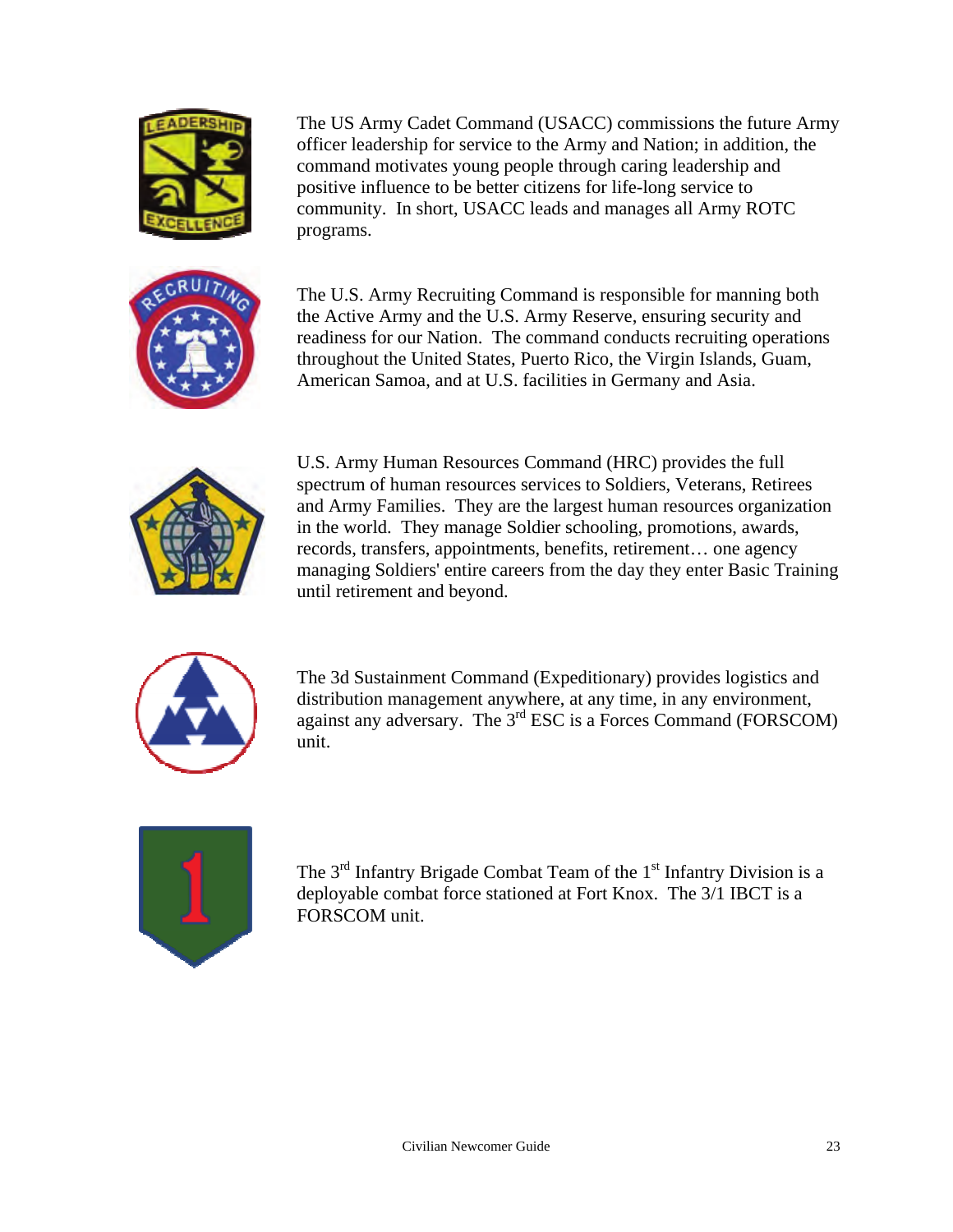

The Garrison Commander and staff provide essential services and support to all other units and personnel on post. They wear the patch of the US Army Installation Management Command (IMCOM).



The Medical Department Activity (MEDDAC) operates Ireland Army Community Hospital (IACH) and provides medical services to Fort Knox and the surrounding region. Their mission is to optimize wellness and military readiness by providing high quality, multi-disciplinary, evidenced based healthcare services in support of our Warriors and their Families; past, present and future.



The 19th Engineer Battalion consists of a Headquarters and Headquarters Company and an organic Forward Support Company. Also assigned to the 19th at Fort Knox are the 15th Engineer Company (Horizontal), 76th Engineer Company (Vertical), 502nd Multi Role Bridge Company, 72<sup>nd</sup> Survey and Design Detachment, and the 538th Concrete Detachment.



The 4<sup>th</sup> Cavalry Brigade, subordinate to First Army East, trains Soldiers and units for operations in support of the Combatant Commander's directives within the scope of the unit's mission while deployed..



The Army Reserve Readiness Training Center (ARRTC) develops and delivers state of the art Skill Enhancement, Functional and Leader training on a continuous basis, using various methods of instruction to meet the growing training and educational needs of the Army Reserve.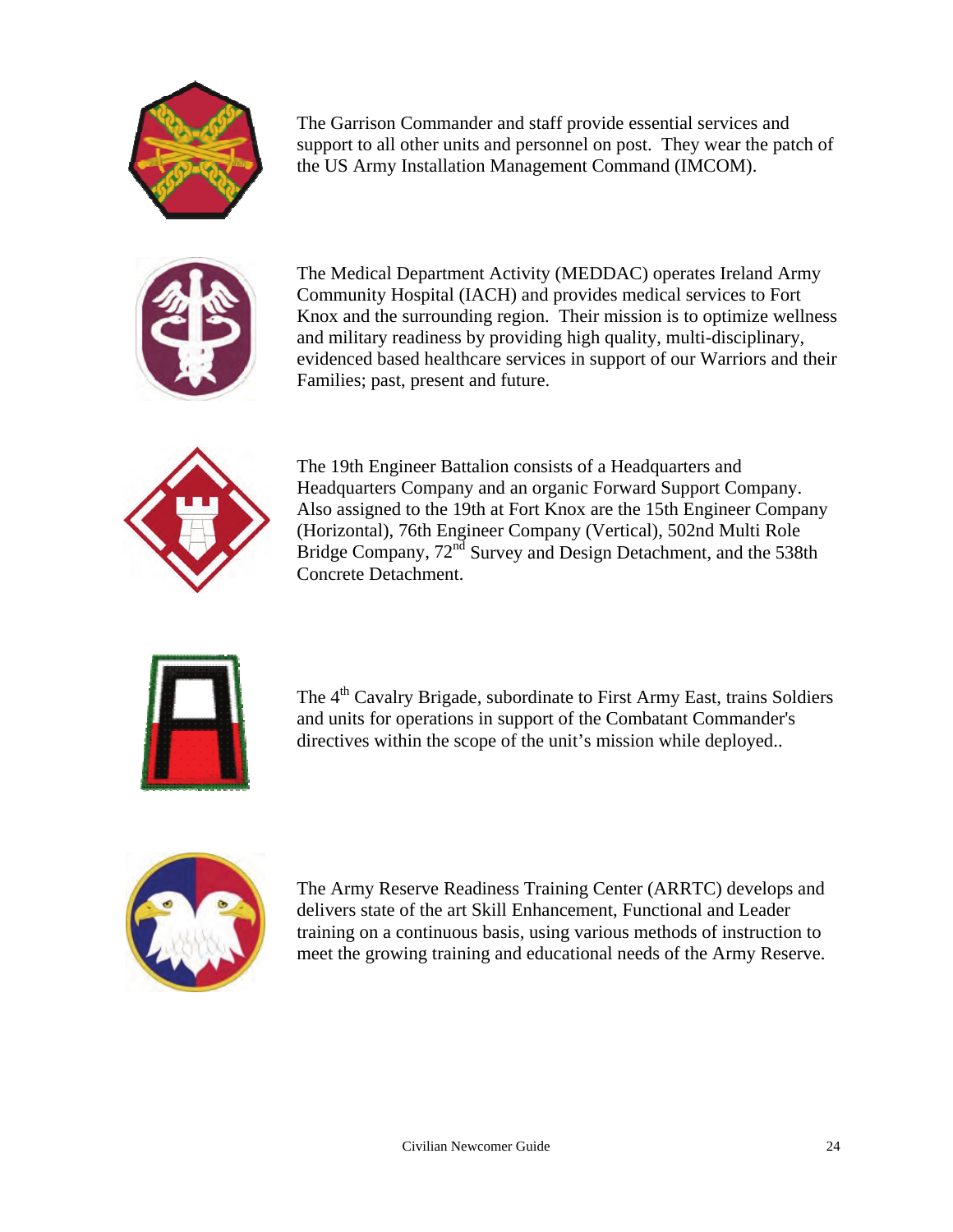

The 84th Training Command trains and assesses Army Reserve units in support of Operational and Functional Commands. As directed, they also provide training to Joint, Combined, and Active Army Forces.



The 100th Division (Operational Support) is a Total Army Schools System (TASS) Training Division of the United States Army headquartered in Fort Knox. It currently serves as a major training command of the United States Army Reserves.



The Fort Knox Resident Office, 902d Military Intelligence Group, has primary responsibility for Army Counterintelligence activities in support of Army and DoD facilities, forces, technologies and government contractors by detecting, identifying, neutralizing, and exploiting FIS, international terrorist threats and insider threats to US Military forces at Fort Knox and throughout the Commonwealth of Kentucky.



The 11<sup>th</sup> Aviation Command (Theater), a USAR command and control headquarters, is also located at Fort Knox. The 8<sup>th</sup> Battalion 229<sup>th</sup> Aviation Regiment (Attack), a USAR attack helicopter battalion, is a subordinate unit of the  $11<sup>th</sup>$  Aviation Command and is also located here.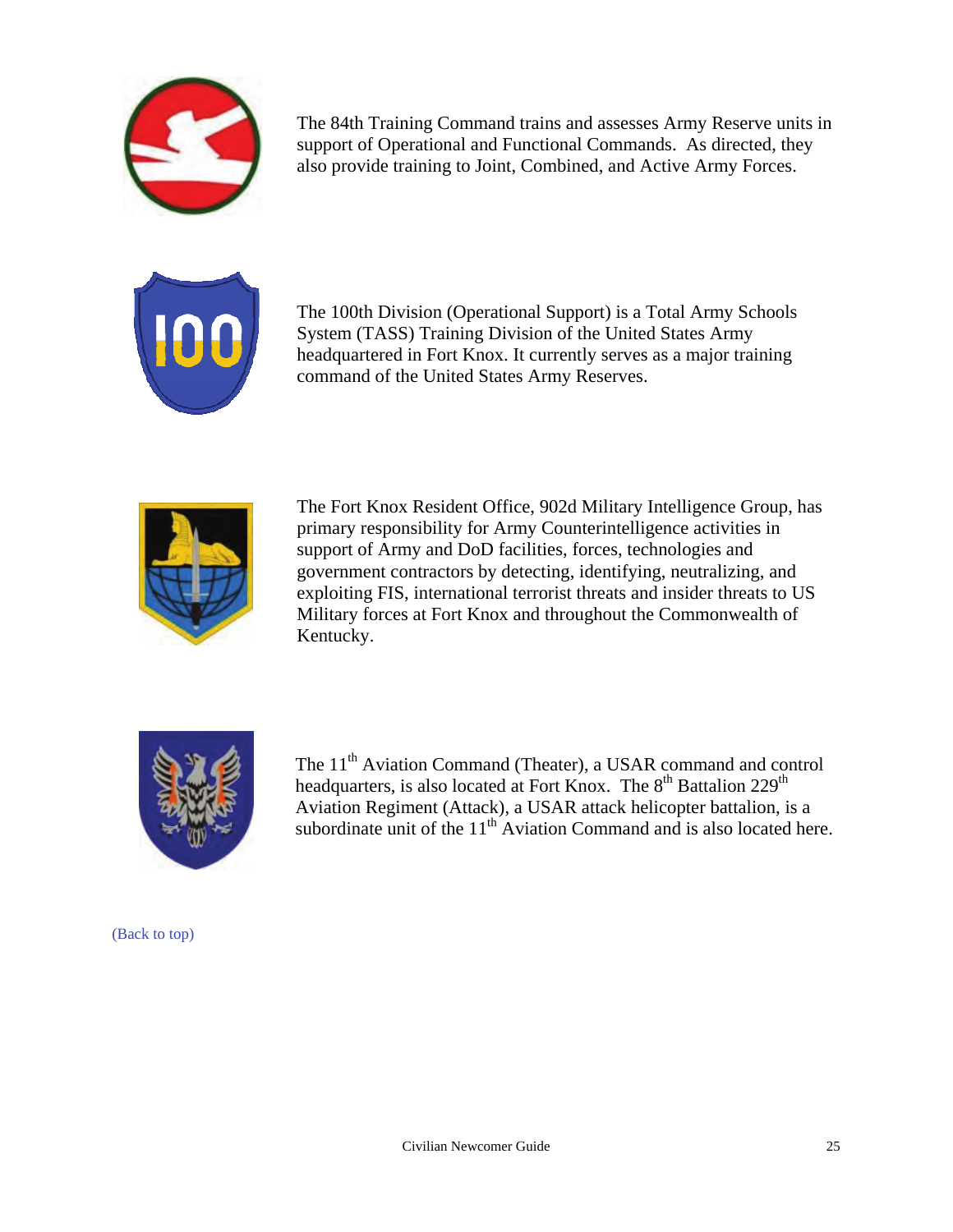## <span id="page-25-0"></span>**References**

These web sites provide useful information.

#### Fort Knox Sites

#### [www.knox.army.mil](http://www.knox.army.mil)

Weather emergency information and links to kpuxcm: kp organizations and activities, as well as Garrison regulations and policies. This site also includes important and interesting announcements for Fort Knox personnel.

#### [www.knoxmwr.com](http://www.knoxmwr.com)

Information on Fort Knox Family and Morale, Welfare, and Recreation programs and facilities.

#### Army Sites

#### [www.cpol.army.mil](http://www.cpol.army.mil)

The Army's Civilian Personnel Online site, with employment information and links.

#### [www.armycivilianservice.com](http://www.armycivilianservice.com)

Position postings and Army civilian employment opportunities.

#### [www.army.mil](http://www.army.mil)

The Army's home page, with interesting articles and links.

#### [www.us.army.mil](http://www.us.army.mil)

Army Knowledge Online (AKO) home page.

#### [www.chra.army.mil](http://www.chra.army.mil)

The Army's Civilian Human Resources Agency (CHRA) home page.

#### Other sites

#### [www.opm.gov](http://www.opm.gov)

The U.S. Office of Personnel Management site.

#### [www.cpms.osd.mil/index.aspx](http://www.cpms.osd.mil/index.aspx)

Department of Defense Civilian Personnel Management Service.

#### [www.knox.army.mil/partners/cpac/index.asp](http://www.knox.army.mil/partners/cpac/index.asp) Fort Knox CPAC web site.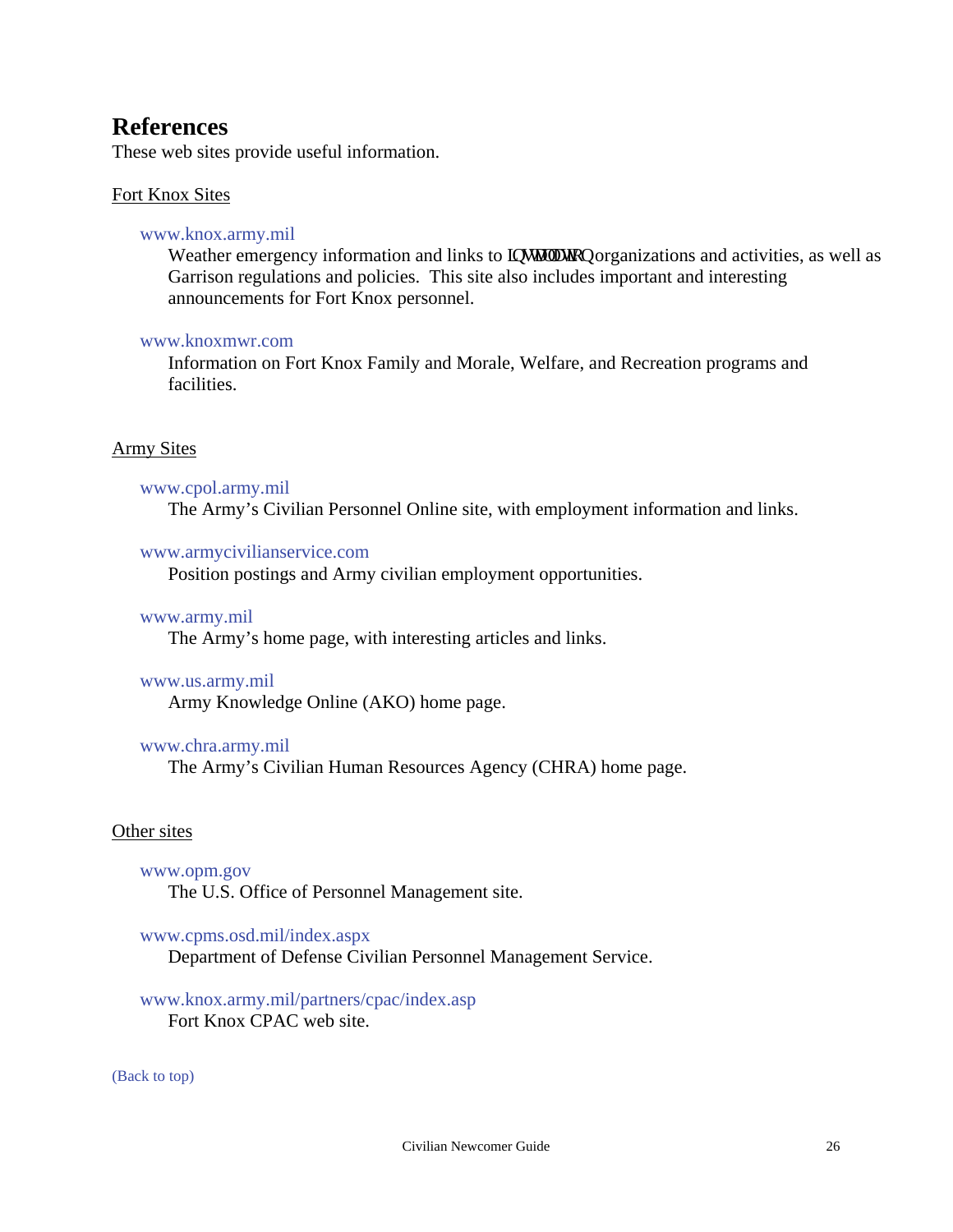

## **Army Values**

- <span id="page-26-0"></span>**1. LOYALTY** – Bear true faith and allegiance to the U.S. Constitution, the Army, your unit, and other Soldiers.
- **2. DUTY** Fulfill your obligations.
- **3. RESPECT** Treat people as they should be treated.
- **4. SELFLESS SERVICE** Put the welfare of the Nation, the Army, and your subordinates before your own.
- **5. HONOR** Live up to all the Army values.
- **6. INTEGRITY** Do what's right, legally and morally.
- **7. PERSONAL COURAGE** Face fear, danger, or adversity (physical or moral).

[\(Back to top\)](#page-1-0)

## **Army Civilian Corps Creed**

- I am an Army Civilian -- a member of the Army Team.
- I am dedicated to our Army, our Soldiers and Civilians.
- I will always support the mission.
- I provide stability and continuity during war and peace.
- I support and defend the Constitution of the United States and consider it an honor to serve our Nation and our Army.
- I live the Army values of Loyalty, Duty, Respect, Selfless Service, Honor, Integrity, and Personal Courage.
- I am an Army Civilian.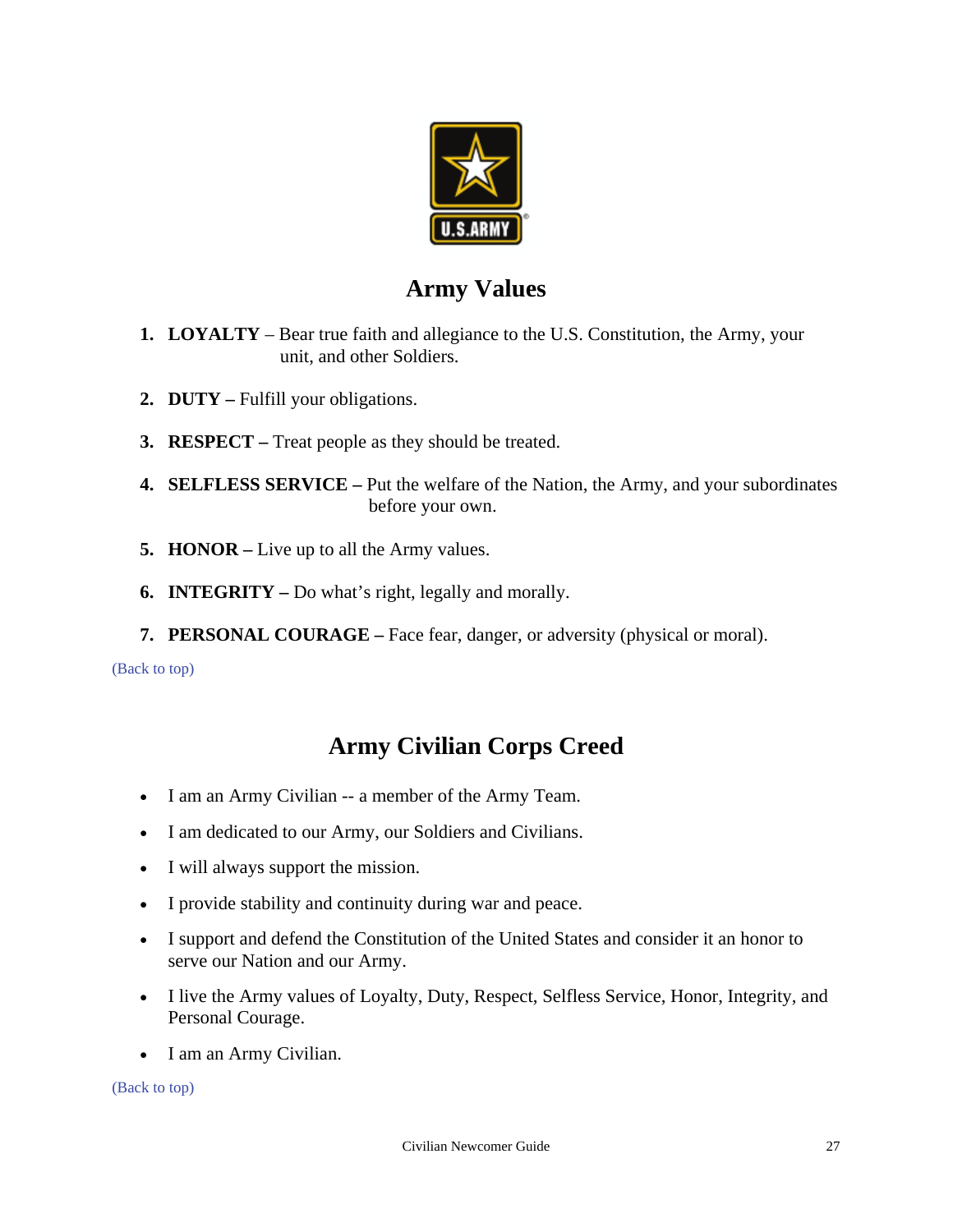## **Soldier's Creed**

I am an American Soldier.

I am a Warrior and a member of a team.

<span id="page-27-0"></span>I serve the people of the United States and live the Army Values.

I will always place the mission first.

I will never accept defeat.

I will never quit.

I will never leave a fallen comrade.

I am disciplined, physically and mentally tough, trained and proficient in my warrior tasks and drills.

I always maintain my arms, my equipment, and myself.

I am an expert and I am a professional.

I stand ready to deploy, engage, and destroy the enemies of the United States of America in close combat.

I am a guardian of freedom and the American way of life.

I am an American Soldier.

<span id="page-27-1"></span>[\(Back to top\)](#page-1-0)

## **Soldier's Code**

- **I.** I am an American Soldier—a protector of the greatest nation on earth—sworn to uphold the Constitution of the United States.
- **II.** I will treat others with dignity and respect and expect others to do the same.
- **III.** I will honor my Country, the Army, my unit, and my fellow Soldiers by living the Army Values.
- **IV.** No matter what situation I am in, I will never do anything for pleasure, profit, or personal safety which will disgrace my uniform, my unit, or my Country.
- **V.** Lastly, I am proud of my Country and its flag. I want to look back and say that I am proud to have served my Country as a Soldier.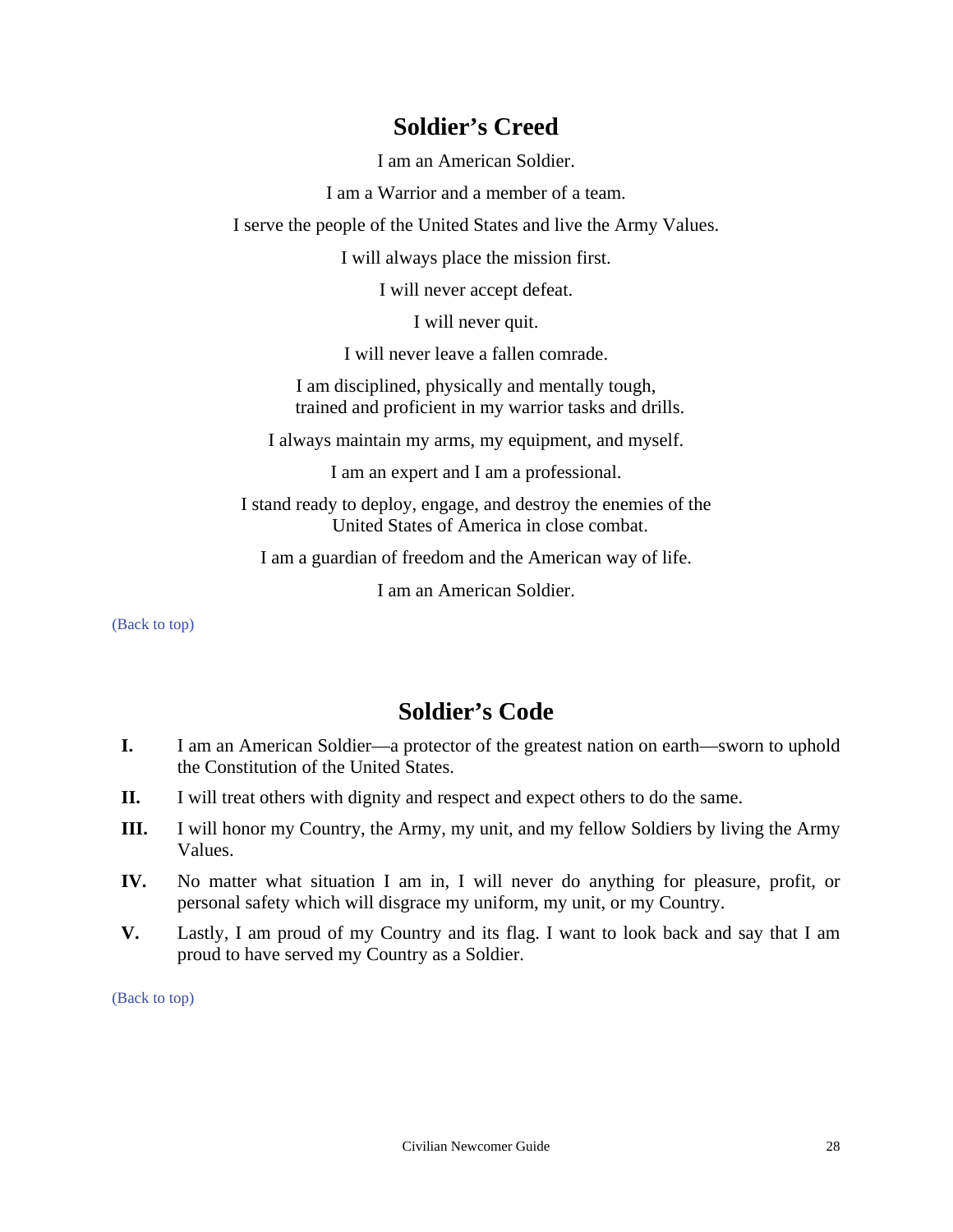## **"The Army Goes Rolling Along" (The Army Song)**

#### <span id="page-28-0"></span>Intro:

March along, sing our song, with the Army of the free Count the brave, count the true, who have fought to victory We're the Army and proud of our name We're the Army and proudly proclaim

#### Verse:

First to fight for the right, And to build the Nation's might, And The Army Goes Rolling Along. Proud of all we have done, Fighting 'til the battle's won, And the Army Goes Rolling Along.

#### Refrain:

Then it's Hi! Hi! Hey! The Army's on its way. Count off the cadence loud and strong (TWO! THREE!) For where e'er we go, You will always know That The Army Goes Rolling Along.

#### Verse:

Valley Forge, Custer's ranks, San Juan Hill and Patton's tanks, And the Army went rolling along. Minute men, from the start, Always fighting from the heart, And the Army keeps rolling along. (Refrain)

#### Verse:

Men in rags, men who froze, Still that Army met its foes, And the Army went rolling along. Faith in God, then we're right, And we'll fight with all our might, As the Army keeps rolling along. (Refrain)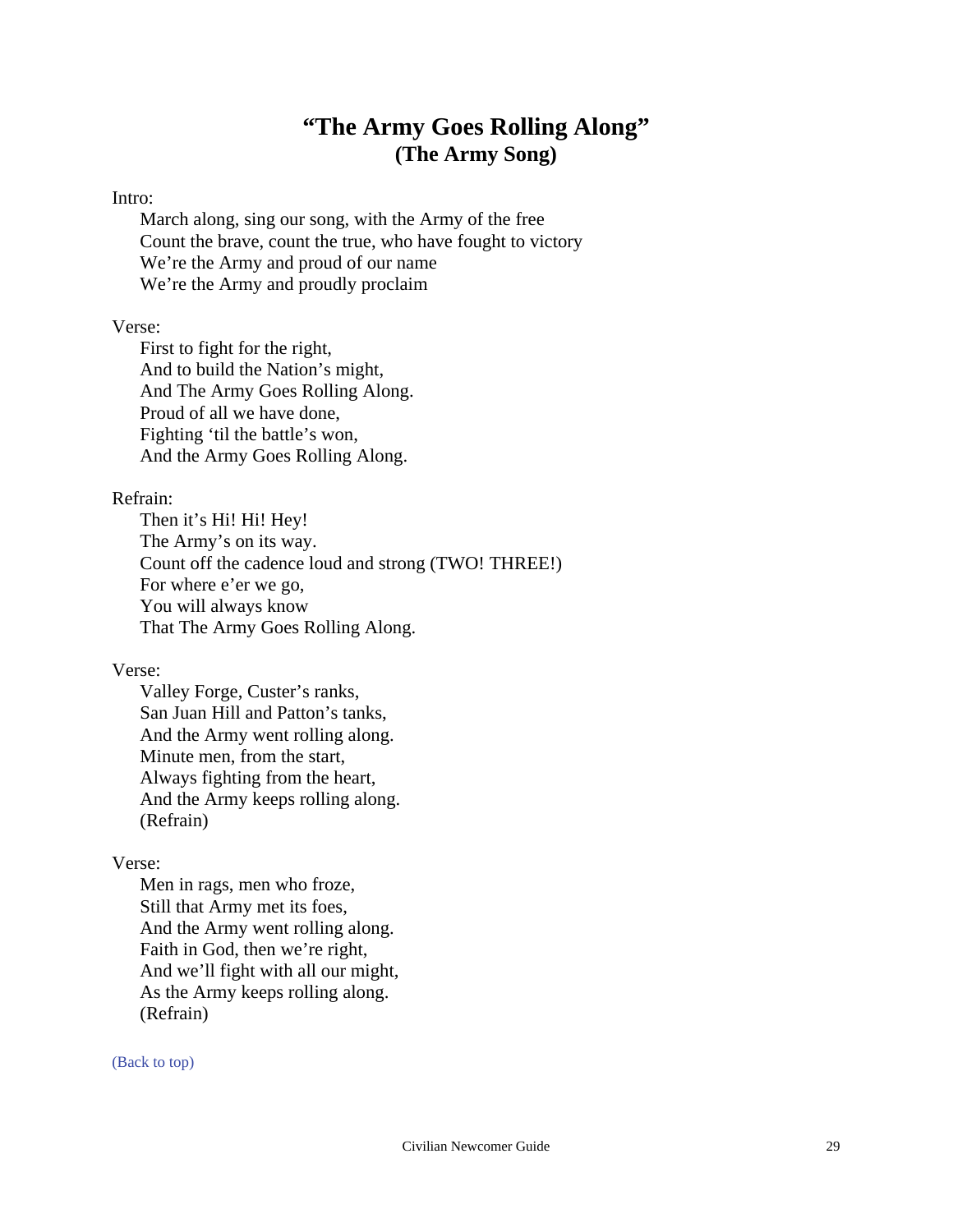## <span id="page-29-0"></span> $G$ **n**

This section contains common military phrases, terms, acronyms, and abbreviations that may not be familiar to civilians. This list is not all-inclusive, but does include many of the most likely items you will hear.

### **A**

**AAFES**: Army and Air Force Exchange System

**AAR**: After Action Report or After Action Review

**ACU**: Army Combat Uniform

**Adjutant General (AG)**: The chief administrative officer/section of an organization.

**AIT**: Advanced Individual Training

**AO**: Area of Operations

**ASAP**: As Soon As Possible

**AWOL**: Absent Without Leave

#### **B**

**BCT**: Brigade Combat Team or Basic Combat Training.

**Bird Colonel/Full Bird**: A Colonel, whose rank insignia is an eagle (bird).

**BT**: Basic Training. May also be BCT for Basic Combat Training.

#### **C**

**CG**: Commanding General

**Chief**: Informal and unofficial form of address for a Warrant Officer. May also refer to the Chief of Staff.

**Class A**: The Army dress uniform.

**Class Six (VI)**: The post liquor store.

**CO**: Commanding Officer

**Colors**: Flags, guidons, and/or other banners. May or may not include the US flag.

**COMSEC**: Communications Security

**CONUS**: Continental United States

**CoS**: Chief of Staff

**CQ**: Charge of Quarters. Duty at Company-level in garrison.

**CSA**: Chief of Staff of the Army

#### **D**

**DA**: Department of the Army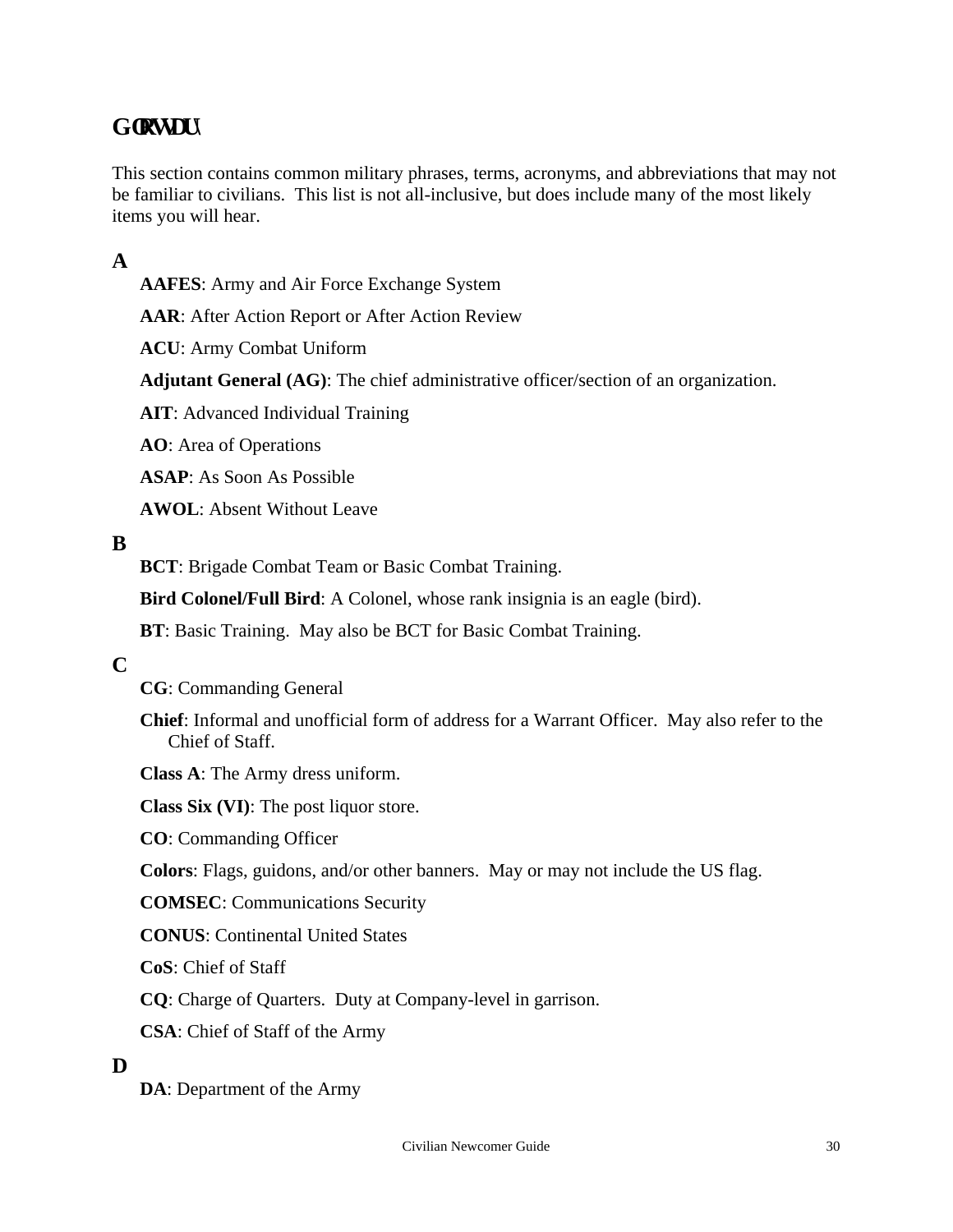**DCG**: Deputy Commanding General

**DCS**: Deputy Chief of Staff

**DFAC**: Dining Facility

**DFAS**: Defense Finance and Accounting Service

**DOD**: Department Of Defense

**DOL**: Directorate of Logistics. May also mean Department of Labor.

**Down Range:** In a combat zone. Stateside, this may also refer to being forward of the firing line on a live-fire range.

**DPW**: Directorate of Public Works

### **E**

**ETA**: Estimated Time of Arrival

**ETS**: Elapsed Time of Service. This is the date a Soldier is getting out of the Army.

### **F**

**FORSCOM**: US Army Forces Command

**FOUO**: For Official Use Only

**FRAGO**: Fragmentary Order. A FRAGO generally modifies or augments an OPORD.

**FTX**: Field Training Exercise

#### **G**

**GI party**: After hours barracks cleaning.

**GO**: General Officer

### **H**

HOOAH!: Anything and everything except "no." Acknowledged, good, great, message received, roger, solid copy, understood, etc.

**HQ**: Headquarters

**HQDA**: Headquarters, Department of the Army

### **I**

**Inspector General (IG)**: The IG Office supports Fort Knox and the surrounding community by providing the Commanding General with a continuous assessment of the effectiveness of the command thru:

- Assistance to commanders, Soldiers, families, and civilians from both on and off post.
- Conducting teaching/training, assistance, inspections, and investigations.
- Monitoring and providing feedback on trend analysis.

**IOC**: Installation Operations Center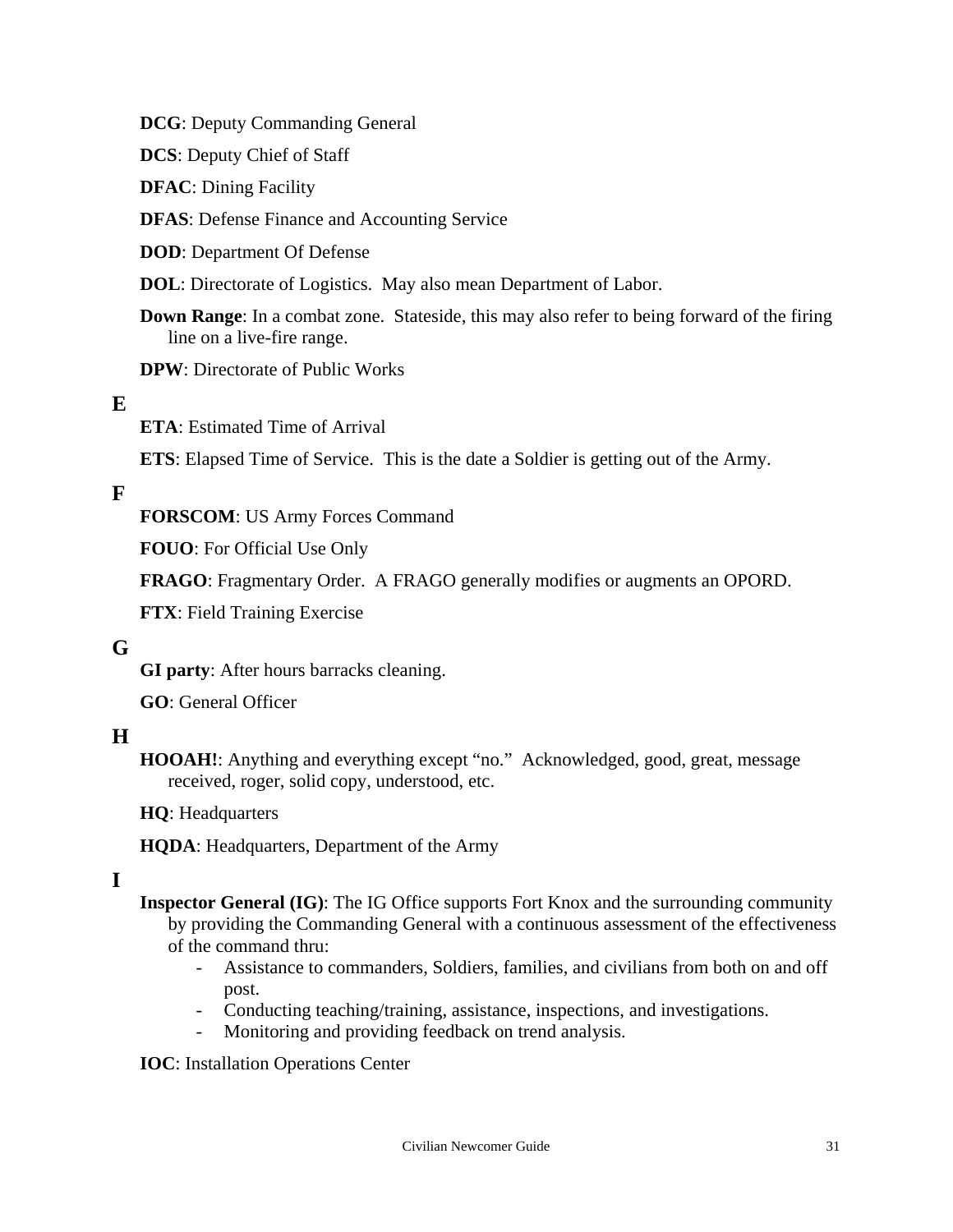#### $\mathbf{L}$

**Latrine**: Restroom

**LBE**: Load-Bearing Equipment. May also be LCE: Load-Carrying Equipment.

**Light Colonel**: Unofficial reference to a Lieutenant Colonel.

### **M**

**Mess hall**: Dining facility

**MOS**: Military Occupational Specialty (enlisted)

**MP**: Military Police/Policeman

**MRE**: Meal Ready to Eat

### **N**

**NEC**: Network Enterprise Center. The Fort Knox NEC provides Command, Control, Communications, Computers, and Information Management (C4IM) services, Information Assurance (IA), and Computer Network Defense (CND).

### **O**

**OCONUS**: Outside the Continental United States

**OPORD**: Operation Order

**OPSEC**: Operational Security

**OSUT**: One-Station Unit Training. Basic Training (BT) and Advanced Individual Training (AIT) combined into one course.

### **P**

**PCS**: Permanent Change of Station

**POV**: Privately Owned Vehicle

**POW**: Privately Owned Weapon or Prisoner of War

**PT**: Physical Training

**PX**: Post Exchange

#### **R**

- **Retreat**: The bugle call announcing the end of the duty day, normally played at 1700. Retreat is followed by the bugle call, To the Colors or the National Anthem.
- **Reveille**: The bugle call sounded at 0600 daily. Reveille was used originally to awaken Soldiers. It is followed by another bugle call, To the Colors.

**Roger**: I understand; yes.

#### **S**

**Sand box**: The desert – usually Iraq or Afghanistan.

**SDNCO**: Staff Duty NCO. An extra duty for noncommissioned officers to be on duty over night at battalion and brigade level.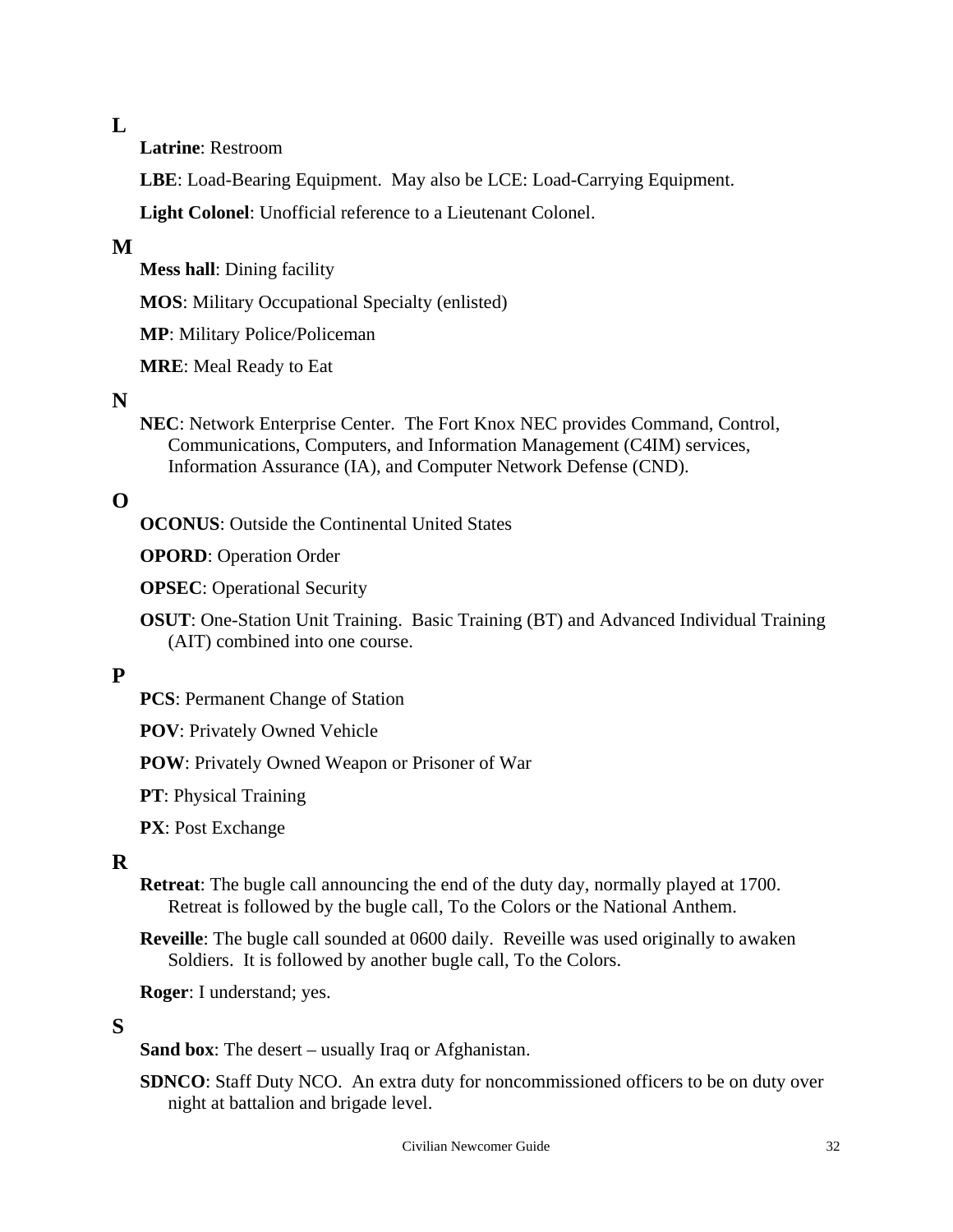- **SDO**: Staff Duty Officer. An "extra" duty for company-grade officers to be on duty over night at battalion and brigade level.
- **Squared away**: Organized, clean, and meeting military standards
- **Staff Judge Advocate (SJA)**: The installation's legal office. The Fort Knox Office of the Staff Judge Advocate is dedicated to providing timely, accurate legal advice, services and support for the Fort Knox community.
- **Staff sections**: Army staffs are arranged into sections, based on their functions. In a General Officer-level command, these sections are usually designated as "G" sections; in lowerlevel commands, they are generally "S" sections. Depending on the command, the staff may also include Special Staff sections, such as the IG, Chaplain, Surgeon, or others. Although commands/activities may have slightly different arrangements and/or titles for sections, the staff generally is organized into some version of the following:
	- **G1/S1**: Personnel and/or HR management.
	- **G2/S2**: Intelligence/Research
	- **G3/S3**: Operations and Training
	- **G4**: Logistics (often combined with G8)
	- **G5**: Civil-military operations/Strategic Planning
	- **G6**: Command, control, communications, and computer operations/IT
	- **G7**: Information operations/marketing/outreach
	- **G8**: Resource management/finances/budgeting (often combined with G4)

For Fort Knox Garrison operations, staff sections are:

- **Directorate of Emergency Services (DES)**: The DES provides first class law enforcement, fire protection, physical security and access control operations for the Soldiers, Families and Civilians of Fort Knox through education, prevention and efficient emergency service response.
- **Directorate of Human Resources (DHR)**: Fort Knox DHR includes: Adjutant General Administrative Services Division (ASD), Army Continuing Education Services (ACES), Army Substance Abuse Program (ASAP), and Workforce Development (WFD).
- **Directorate of Logistics (DOL):** The DOL consists of the Office of the Director, Plans and Operations Division, maintenance oversight, Supply and Services Division, and the Transportation Division. Within the Office of the Director, personnel provide mobilization support, special equipment accountability, and administrative support for the Directorate.
- **Directorate of Family, Morale, Welfare, and Recreation (DFMWR)**: The DFMWR delivers FMWR programs and services at Fort Knox to enable the readiness of the Total Military Family.
- **Directorate of Plans, Training, Mobilization, and Security (DPTMS)**: The DPTMS directs, supervises, and controls the resources assigned to the directorate; reviews and analyzes operations and reports on findings with recommendations for improvement, formulates, documents, and implements policies and procedures; and advises the Garrison Commander on matters which impact on